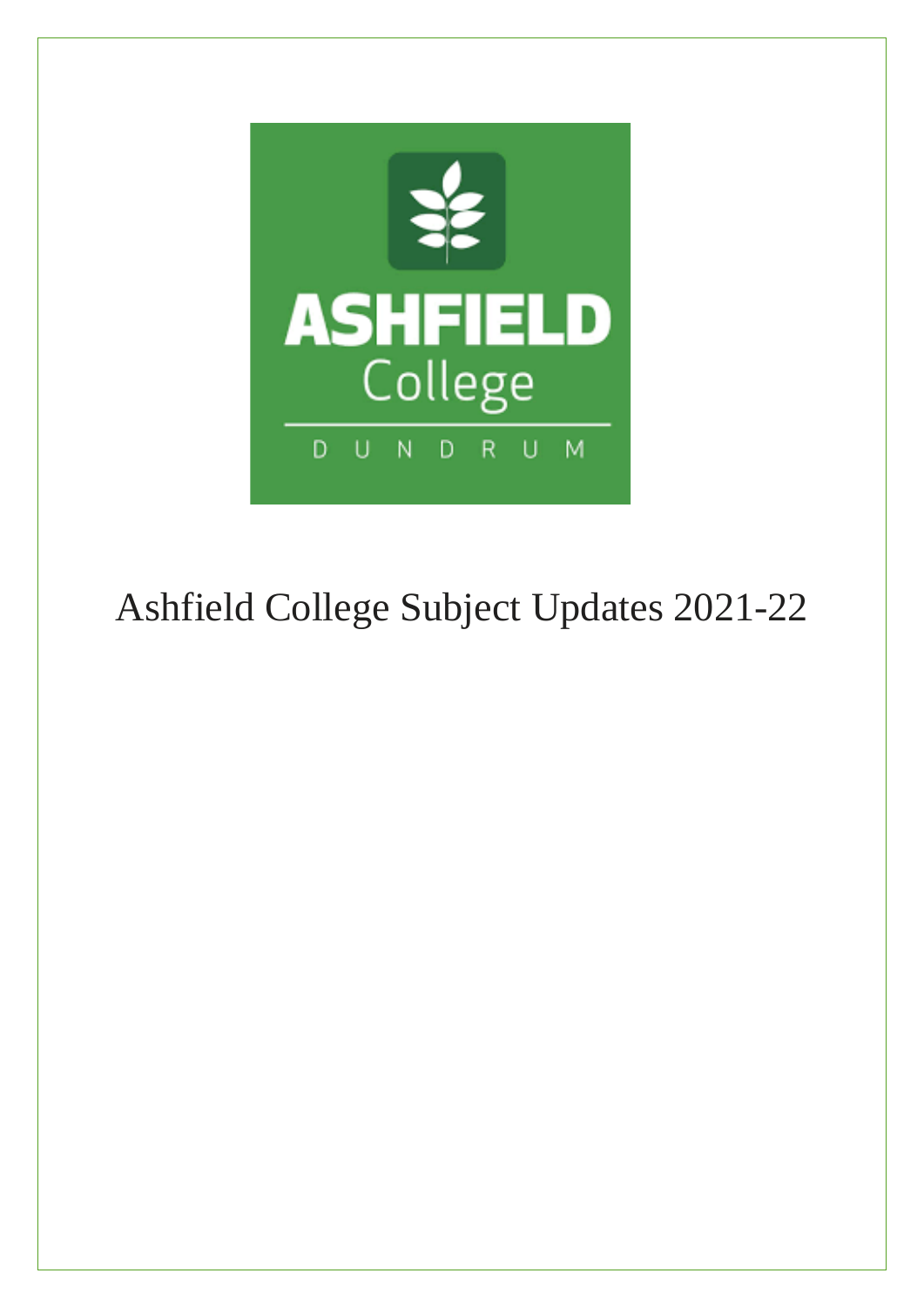# Contents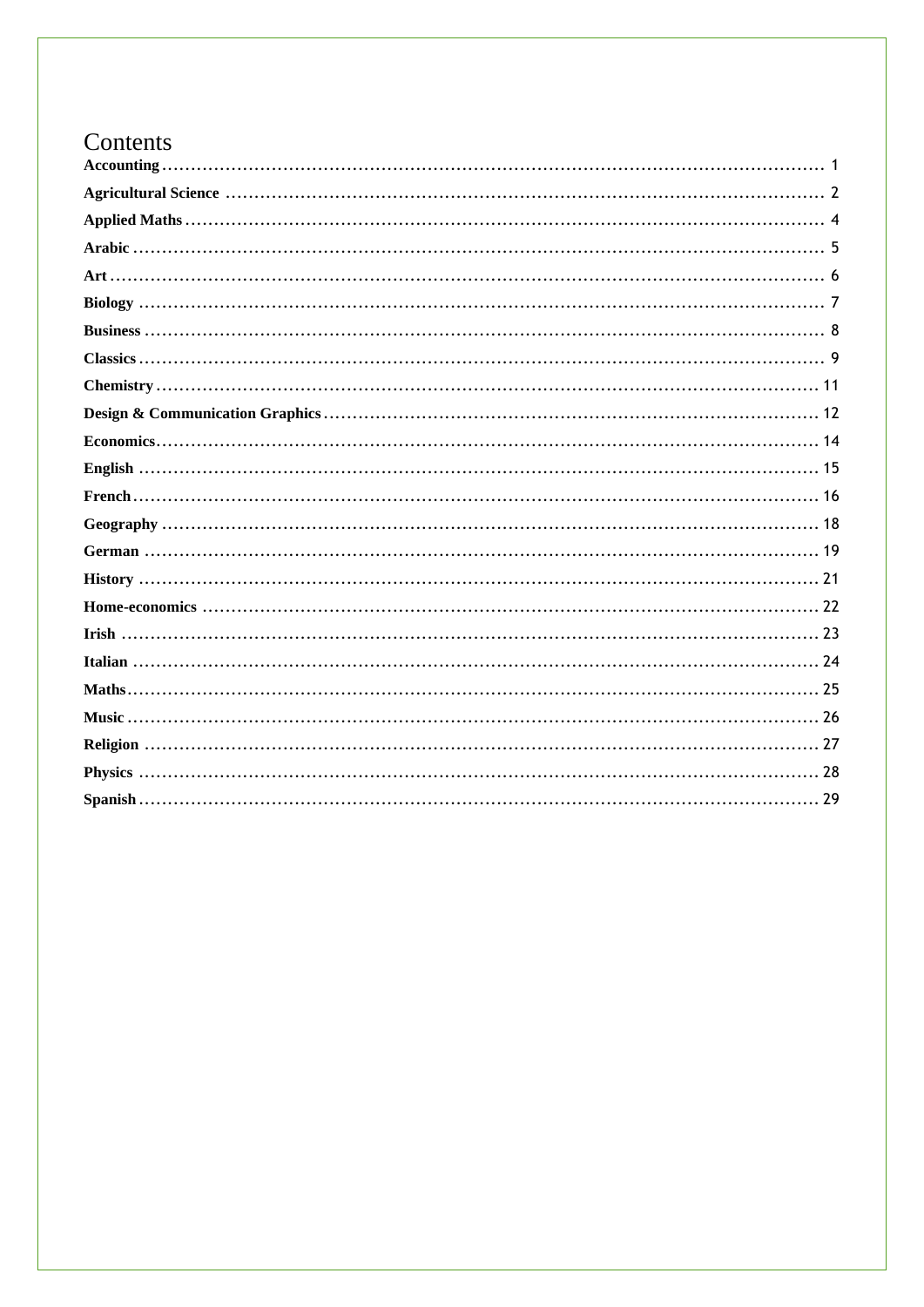# <span id="page-2-0"></span>**Accounting**

### **Brief Introduction to the Subject**

Accounting covers aspects of business and social life which are not dealt with in any other subject in that suite of programmes. Accounting has become an important part of young people's education, not just for socio-economic reasons but also because of the ever-increasing involvement of citizens in various roles in the running of clubs, societies, and businesses of all types. It is concerned with the preparation, recording, extraction, presentation, and analysis of financial information for the purpose of making economic decisions.

# **Overview of Keys Sections/Topics within the Subject**

Leaving Cert. Accounting consists of trading, profit and loss, balance sheets, published accounts, costing and budgeting and accounting theory.

# **Overview of Assessment within the Subject**

Both Ordinary and Higher level Accounting involve one exam of three hours duration. The exam paper is made up of three sections - the first two are based on the Financial Accounting section of the course and the third covers the Management Accounting section. Questions must be answered from all sections of the exam paper.

# **What type of student might this subject suit?**

Accounting is commonly seen as the mathematical side of business, it suits organised, calculated, methodical and logical students.

# **Career Sectors for which this subject may be useful.**

Accountancy, Actuarial Studies, Marketing, Business or Finance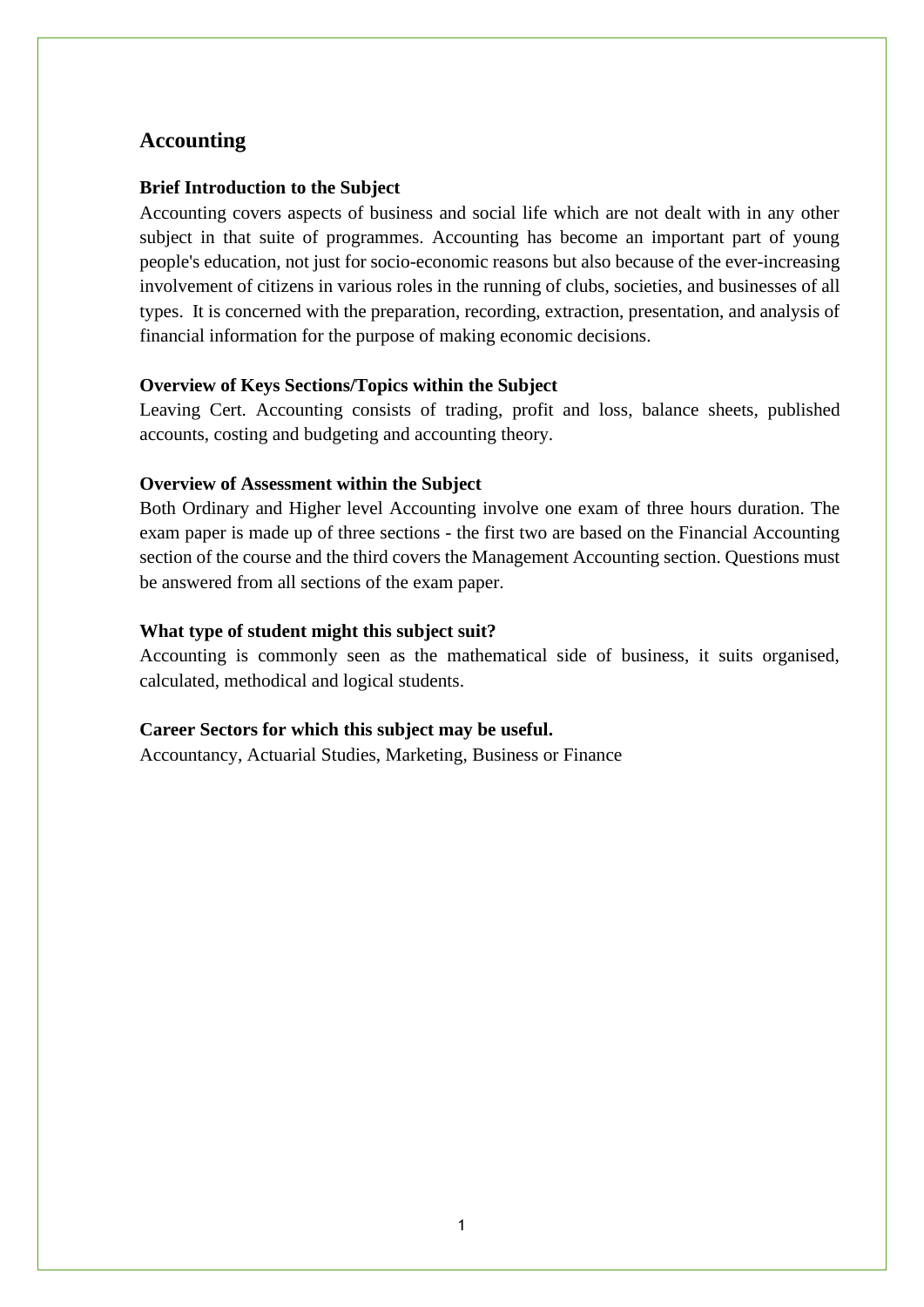# <span id="page-3-0"></span>**Agricultural Science**

### **Brief Introduction to the Subject**

Leaving Certificate Agricultural Science involves the study of the science and technology underlying the principles and practices of agriculture. It aims to develop knowledge, skills and attitudes that promote the sustainability of agricultural resources, and places emphasis on the managed use of these resources.

### **Overview of Keys Sections/Topics within the Subject**

Strand 1: Scientific Practices Hypothesising and experimenting, evaluating evidence, and communicating, working safety.

Strand 2: Soils Soil formation and classification, physical, chemical, and biological characteristics of soil.

Strand 3: Crops Crop production, grassland management, plant physiology and applied plant genetics.

Strand 4: Animals

Animal production systems (beef, dairy, sheep, and pig production enterprises), animal physiology and applied animal genetics, markets for Irish production, environmental impact of Irish agriculture.

### **Overview of Assessment within the Subject**

The final exam is worth 75% (300 marks) while the individual Investigative Study report is worth 25% (100 marks). The Individual Investigative Study provides an opportunity for students to develop a deeper understanding of the science underpinning agricultural practice in an integrated way, while also developing and refining their practical science skills. The brief for the report is thematic and is related to a topic of agricultural significance and is common to ordinary level and higher level. All candidates are required to carry out an investigative study in response to the brief, and to do so in the context of a specific agricultural enterprise. Students choose a specific agricultural enterprise and a topic relevant to the agricultural enterprise and to the theme. They then develop a research question that is related to the theme and carry out initial research on the topic as it relates to the theme. Students then carry out specific scientific investigation(s) of the topic. This will involve developing and testing specific hypothesis and drawing conclusions based on evidence gathered. At least one of the experiments you carry out must involve gathering and processing data. Candidates complete and submit a report on the investigative study, by documenting and presenting their work in the digital coursework booklet provided by the State Examinations Commission for marking.

#### **What type of student might this subject suit?**

This subject would suit students who have an interest in science and the world of agriculture. The report component would suit an organised, inquisitive, and analytical student.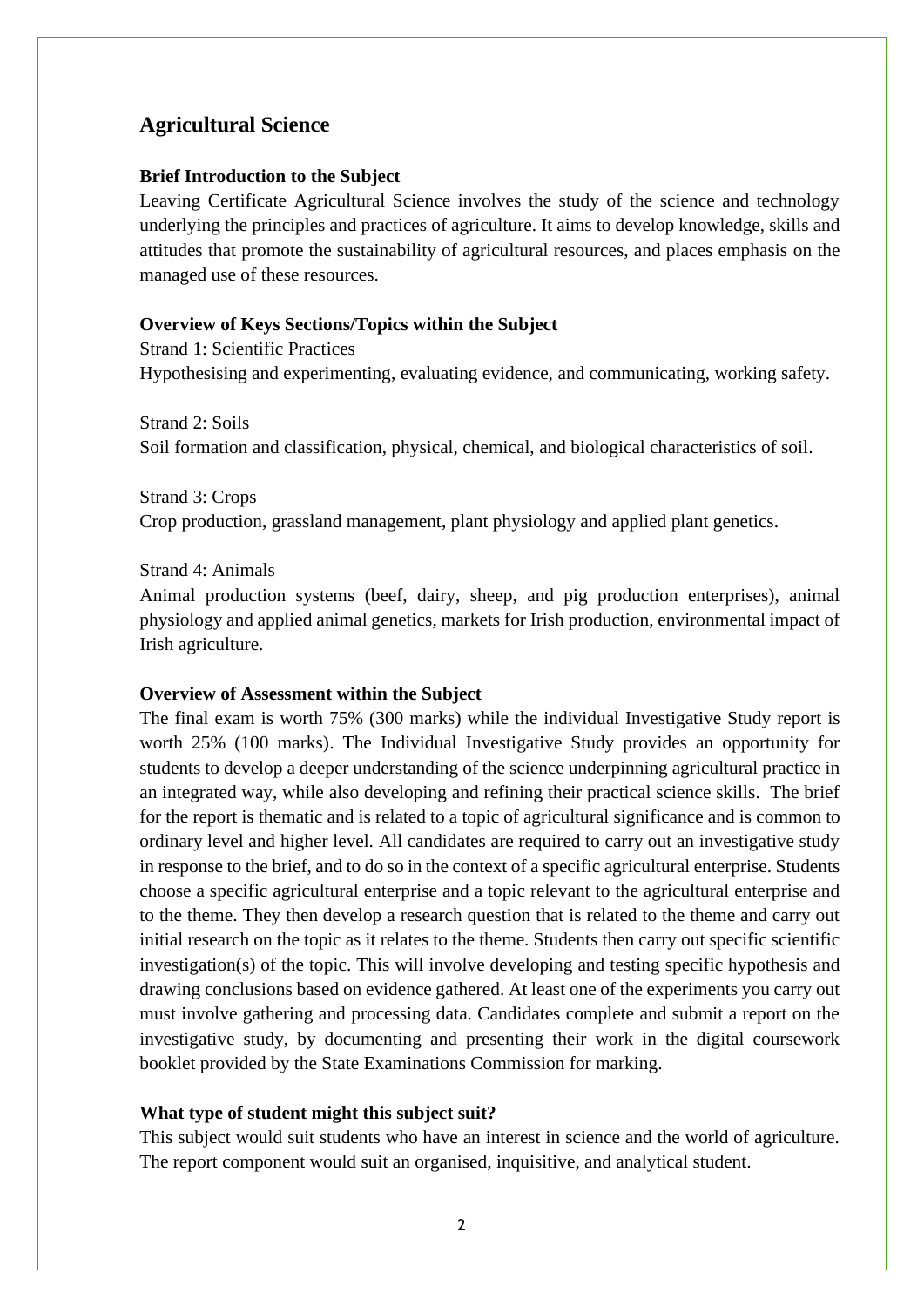# **Career Sectors for which this subject may be useful.**

Careers in science and agriculture.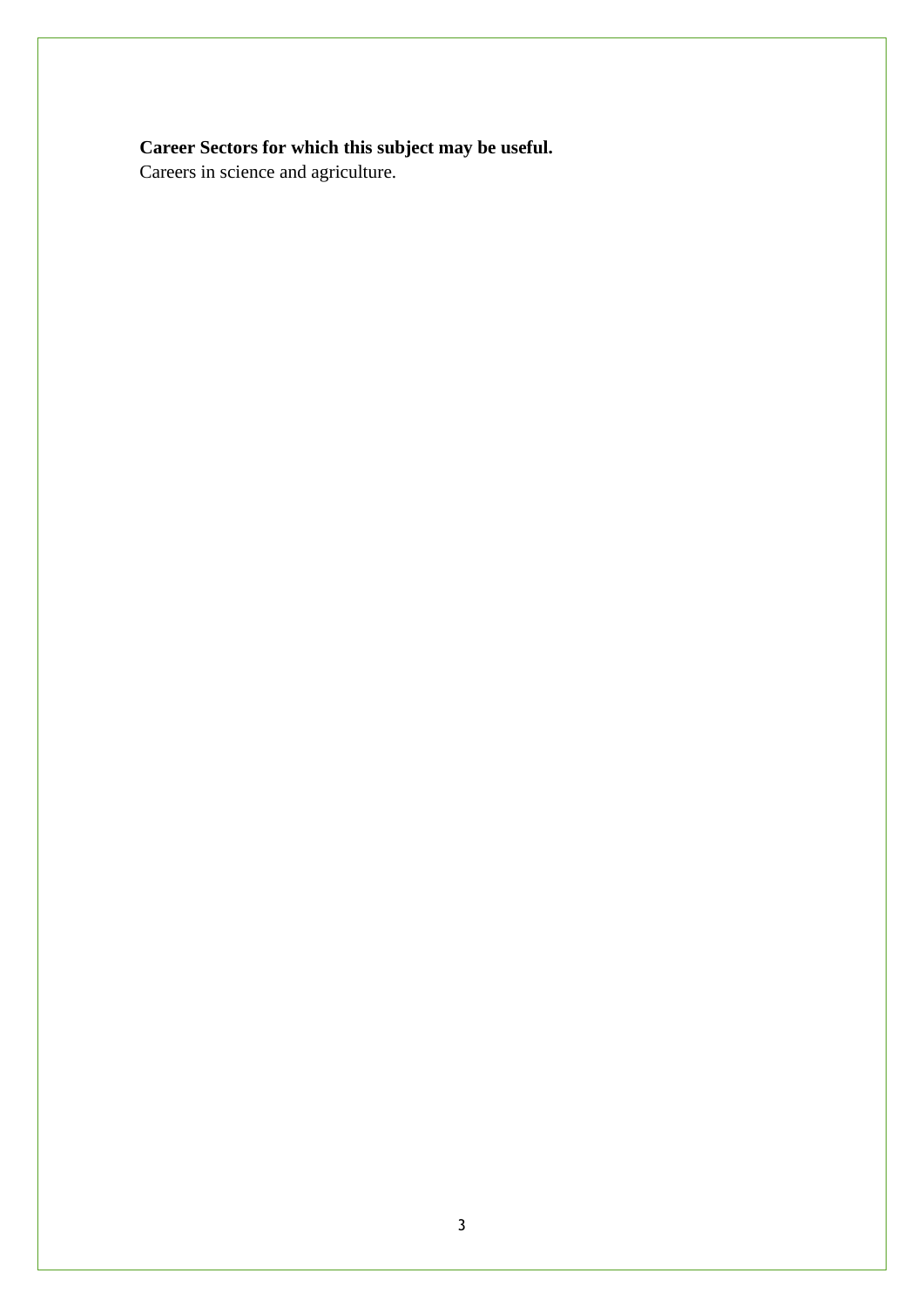# <span id="page-5-0"></span>**Applied Maths**

### **Brief Introduction to the Subject**

In Applied Maths we use mathematics to model real problems in the physical, natural, and economic worlds. We aim to develop the learner's capacity to do this by focusing on all aspects of the problem-solving cycle. The course covers the maths of how objects behave when placed in different situations, such as being thrown, bounced off walls or other objects, immersed in Liquids, or swung around on a string.

### **Overview of Key Sections/Topics within the subject**

The main sections covered are linear acceleration, relative velocity, projectiles, newtons laws, collisions, circular motion, rigid body rotations and differential equations.

### **Overview of Assessment within the Subject**

The assessment contains 10 questions each based on a topic covered. Students are required to answer 6 of these questions.

### **What type of student might this subject suit?**

This subject is suitable for students who are mathematical, analytical and independent learners.

### **Career sectors for which this subject may be useful.**

Engineering, technology-related jobs, computer science, education, mathematics, science, business, and finance.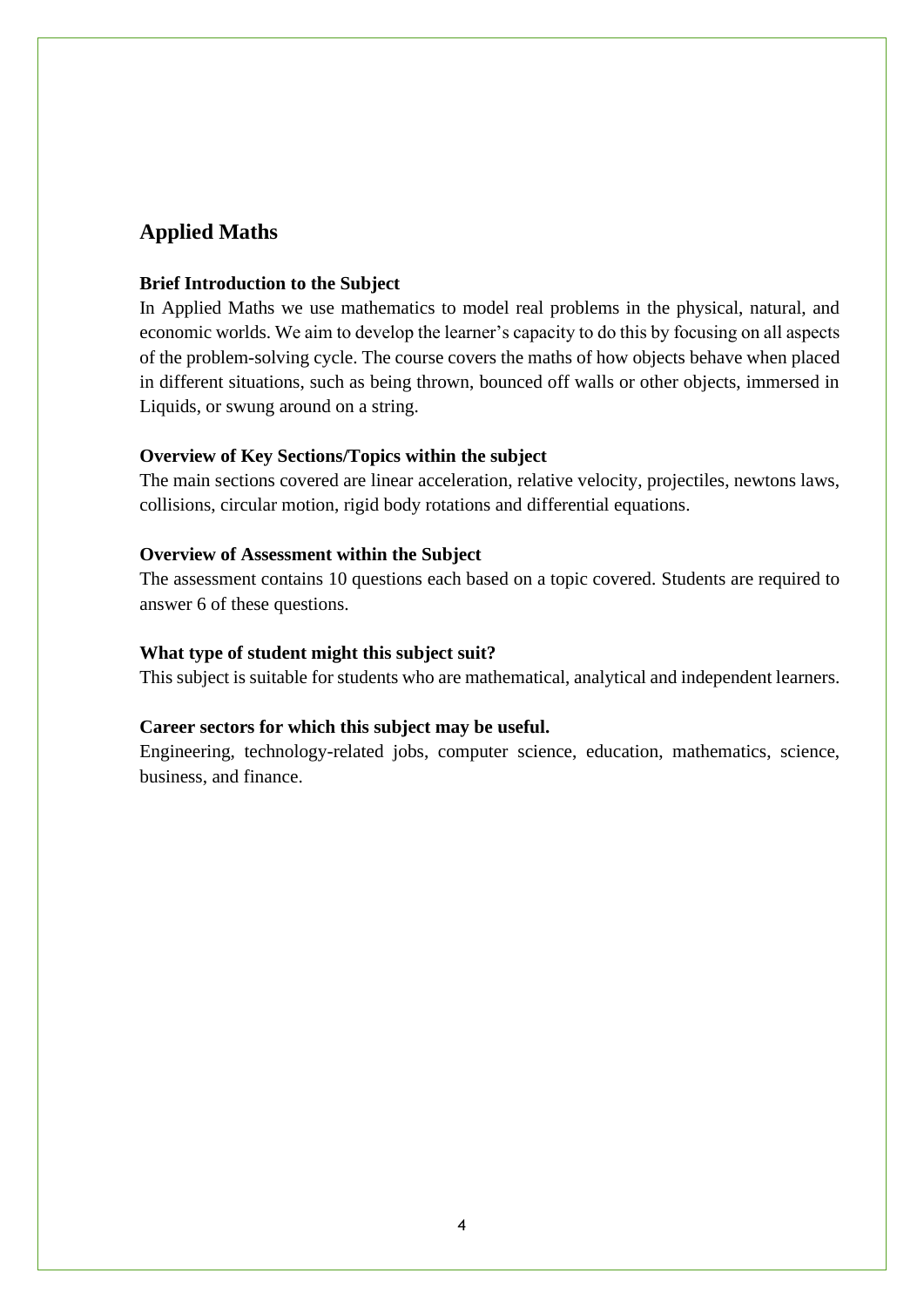# <span id="page-6-0"></span>**Arabic**

### **Brief Introduction to the Subject**

Arabic is a very interesting subject and is incredibly useful for future career paths where the business world is ever expanding in Arabic countries. Initially, it may seem complicated, but overall, it is a very accessible language.

# **Overview of Keys Sections/Topics within the Subject**

Comprehension, literature, grammar, and essay writing.

# **Overview of Assessment within the Subject**

The examination will assess a candidate's ability to: (a) understand the written language; (b) employ the written language; (c) communicate in the written language. Within each of these assessment objectives the language and examination tasks will arise from the subject content.

# **What type of student might this subject suit?**

Arabic has a number of performance and linguistic targets. Leaving Cert. Arabic students must be able to understand, express ideas, recognise meaning and communicate effectively; utilise a range of vocabulary, appropriate grammatical structures, correct punctuation, and display an awareness of formal and informal situations as well as articulate experience and express what is felt and what is imagined.

# **Career Sectors for which this subject may be useful.**

This subject is needed in both private and public sectors. Roles may include state agencies, translation, business, trading, and foreign affairs.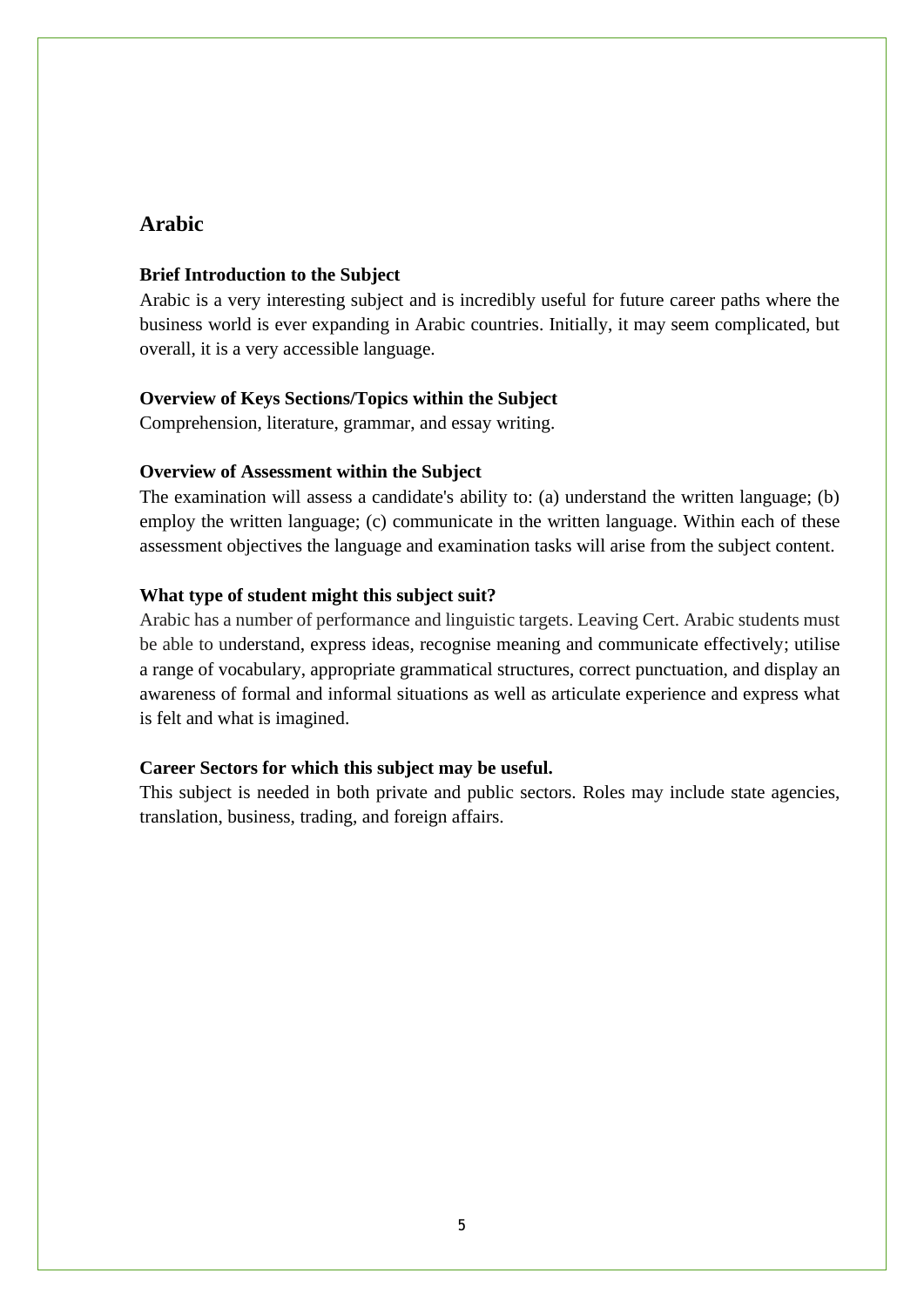# <span id="page-7-0"></span>**Art**

### **Brief Introduction to the Subject**

For those taking the Leaving Certificate exam in 2022, students will have a project where they will document their research and preparation for two finished pieces. They will create both finished pieces during class time. Secondly, they will sit a life drawing examination working from a live model. Lastly, they will take an art history examination in June based on Irish art, European art, and art appreciation.

For those sitting the Leaving Certificate in 2023 and beyond, students will create project preparation for two pieces and finish one of those pieces in class and the other during an invigilated examination. They will also sit examinations on visual studies which focuses on understanding visual cues in art history and everyday visual media.

### **Overview of Keys Sections/Topics within the Subject**

For those sitting the Leaving Certificate in 2022, students will complete a craft of choice, a still life or imaginative composition, life drawing, and art history. For those sitting the Leaving Certificate in 2023 or beyond students will research and prepare for two finished pieces in class and complete one as part of their projects. They will create the other finished piece under exam conditions. They will then sit an examination on Visual Culture based on their thoughts, knowledge, and observations of work by professional artists and imagery in wider visual media.

### **Overview of Assessment within the Subject**

The course requires students to research, create and respond to their own art and the work of other artists. This is demonstrated through a project, an invigilated practical examination, and a written exam paper.

### **What type of student might this subject suit?**

A student who is experimental, enthusiastic, resilient, independent, imaginative, and organised. Time management, listening skills and communication are extremely important for this subject.

### **Career Sectors for which this subject may be useful.**

Art can be great preparation for any career that requires fine motor skills, presentation skills, an eye for aesthetics and creative thinking. There are many diverse possibilities - Artist, curriculum writer, art critic, arts administrator, arts and cultural planner, illustrator, fashion designer/dressmaker, surgeon, teacher, advertising director, product designer, packaging designer, architect, urban designer/town planner, set designer, industrial designer, photo journalist, photographer, animator, concept artist, web designer, television/film producer,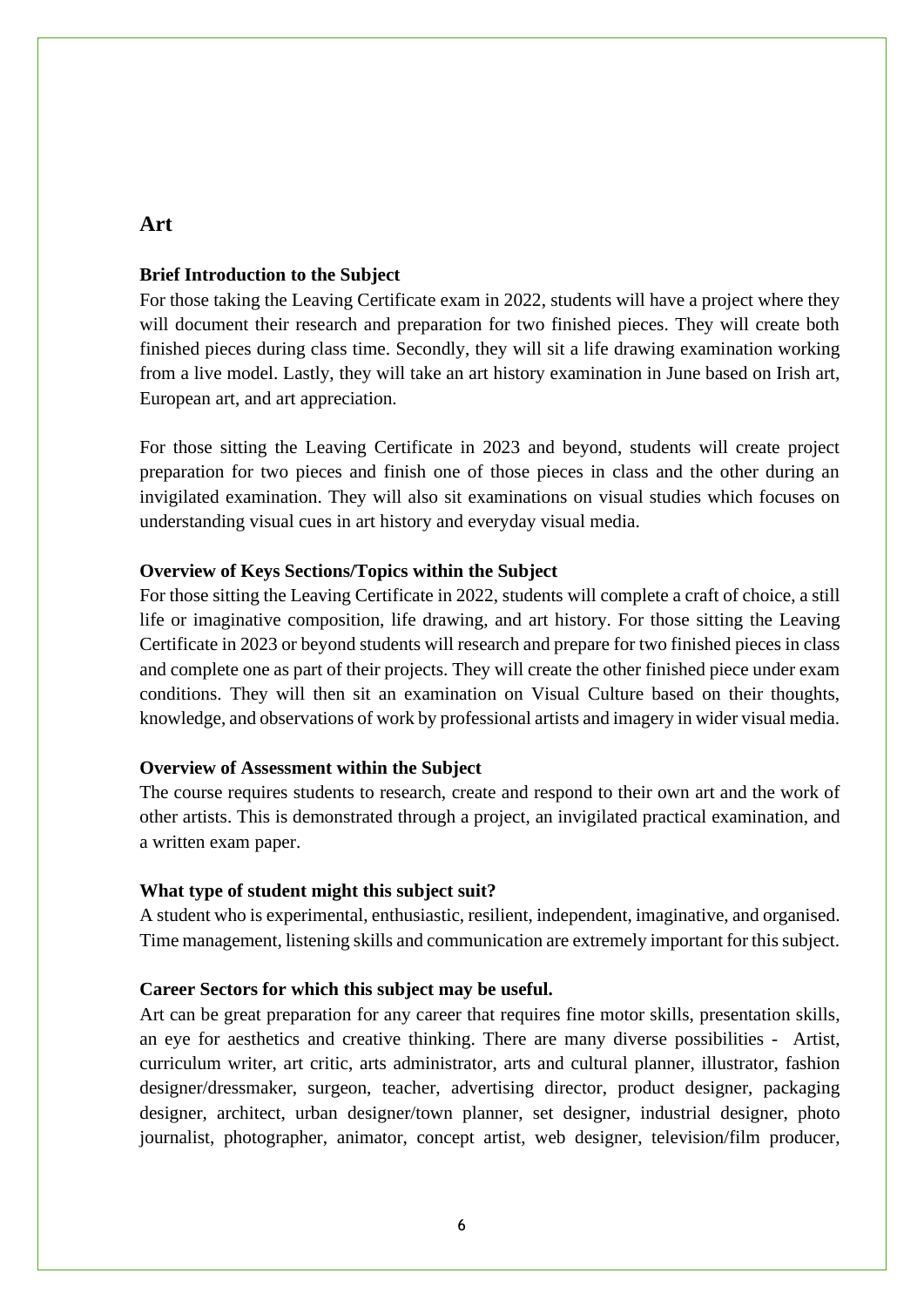editor, museum curator, special effects makeup, courtroom artist, stylist, art dealer, art supplies retailer, art therapist.

# <span id="page-8-0"></span>**Biology**

# **Brief Introduction to the Subject**

Biology is the study of life. It encompasses the cellular basis of living things, the energy metabolism that underlies the activities of life, and the genetic basis for inheritance in organisms. Biology also includes the study of evolutionary relationships among organisms and the diversity of life on Earth.

# **Overview of Keys Sections/Topics within the Subject**

The Leaving Cert. Biology course covers 3 major units:

Unit 1 (Ecology): Interrelationships between plants animals and their environment Food and Biomolecules: proteins, carbohydrates, lipids, vitamins, minerals, and hormones

Unit 2 (Biochemistry): Enzymes, photosynthesis, respiration, and osmosis. DNA structure and function plus genetics, evolution, and inheritance. Cell structure function and reproduction.

Unit 3 - Microbiology: bacteria, fungi, and viruses. Plant biology: structure, function, and reproduction Human biology: All the major systems of the human body, how they work and some common diseases.

# **Overview of Assessment within the Subject**

Three-hour terminal written exam. Section A: Five short answer questions out of six (100 marks total). Section B: Two questions out of three on experiments (60 marks total). Section C: Four long answer questions out of six (total 240 marks).

# **What type of student might this subject suit?**

Any student interested in how life works. Biology is a good choice for students with excellent attention to detail and memory work. Students who are analytical and calculated would enjoy biology too.

### **Career Sectors for which this subject may be useful.**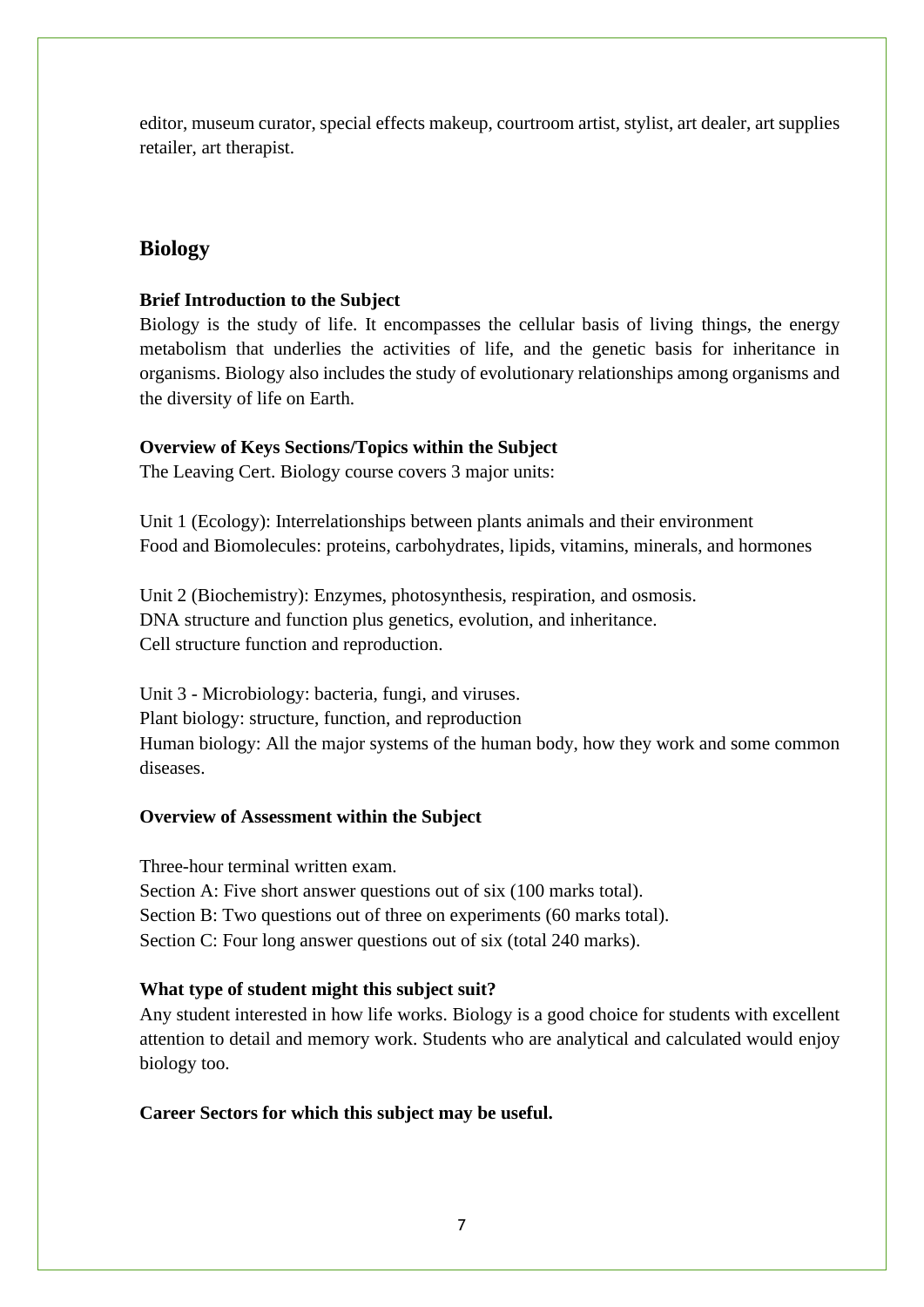Many courses require at least one science subject and some even require two (see specific third level entry requirements). Therefore, it is a good idea to have at least one science subject to keep students' options open. Biology is very useful for careers in nursing, medicine, veterinary, dentistry, research, teaching, science, food, and agriculture.

# <span id="page-9-0"></span>**Business**

### **Brief Introduction to the Subject**

Business gives a background to the world of enterprise and business in the domestic economy and the international economy. Business for the Leaving Cert. emphasises the importance of business management, setting up businesses and creating a new product. It also deals with the impact of technology, foreign trade, global economies, and competition and with business structures and the national economy.

### **Overview of Keys Sections/Topics within the Subject**

There are 7 core units covering the following topics: Introduction to People in Business; Enterprise; Managing 1 & 2; Business in Action; Domestic Environment and International Environment.

#### **Overview of Assessment within the Subject**

**Higher Level** – A 3 hour written paper worth 400 marks with 3 sections. Section 1 - Short questions - 80 marks. Section 2 - Applied Business Question - 80 marks Section 3 - Long Questions – 60 marks per Q

#### **What type of student might this subject suit?**

Factual learners, descriptive writers, and critical analyst abilities. It may suit students who are interested in internal affairs.

#### **Career Sectors for which this subject may be useful.**

Business, Start-ups, Marketing, HRM, Technology, Banking, Insurance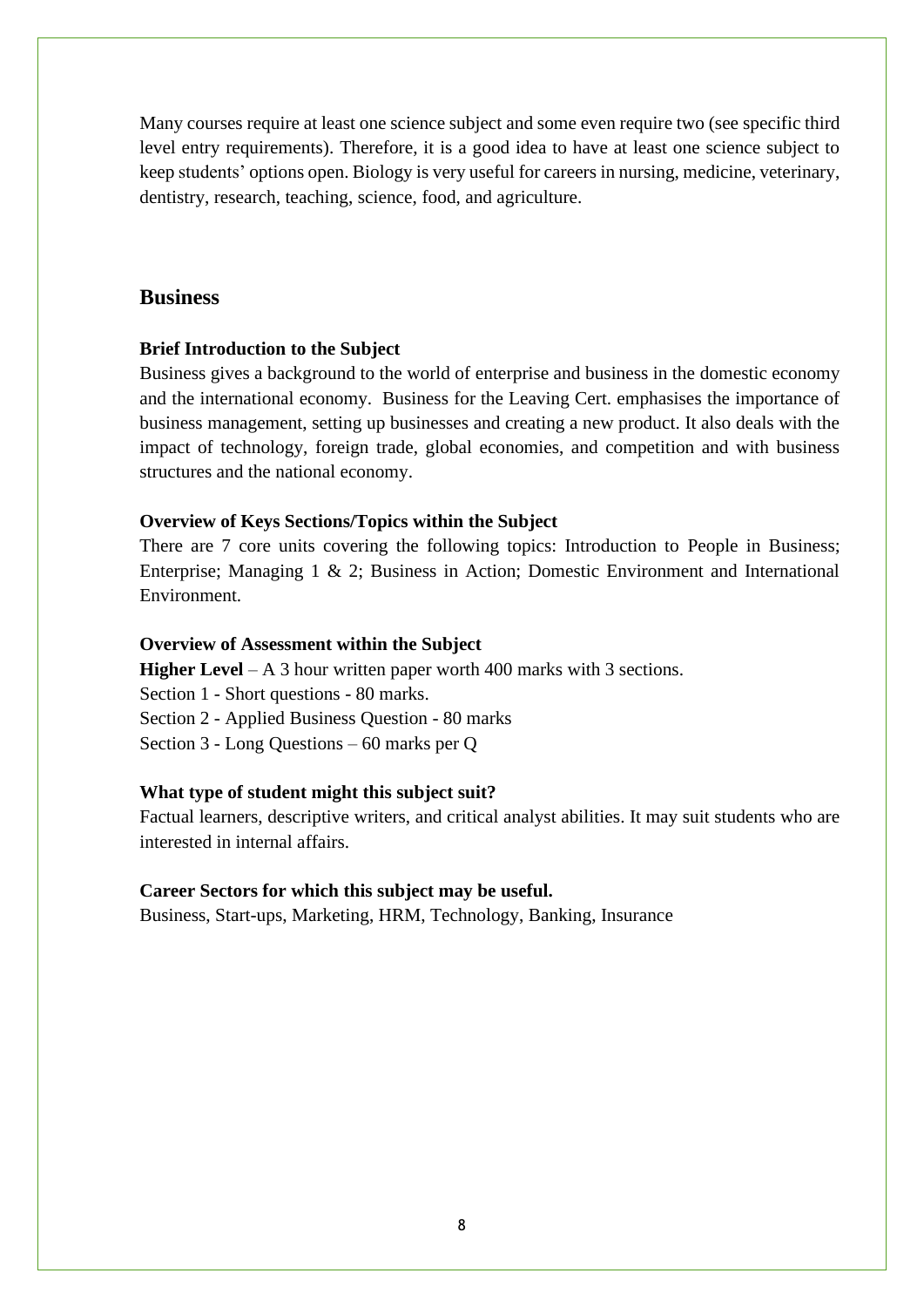# <span id="page-10-0"></span>**Classics**

# **Brief Introduction to the Subject**

Classical Studies is one of the oldest subjects in Western Education – essentially it is the study of 'Classical' Civilization or Ancient Civilizations with particular emphasis on Ancient Greece and Rome. Both of these Civilizations wrote more literature and history than other Ancient peoples and left us a lot of Archaeology to study. The subject will focus on both a study of the history, literature, philosophy, and art and architecture of Greece and Rome and other Civilizations who were in contact with them.

# **Overview of Keys Sections/Topics within the Subject**

Greek Drama – we read *Medea* by Euripides and *Oedipus the King* by Sophocles; two relatively short but wonderful plays.

Ancient Epic – we read Homer's Odyssey one the most influential books in literature and a wonderful fun story about the hero Odysseus and his journey home after the Trojan War. We also will read extracts from the Roman Epic, the Aeneid, the story of Aeneas from Troy who comes to Italy to found Rome.

Ancient Greek/Ancient Roman Art and Architecture – the shortest questions on the course, we study the buildings and art of Rome and Greece from the Colosseum to the Parthenon in Athens.

Alexander the Great – the most influential leader of Ancient History and founder of the first Western Empire. Alexander conquered Greece, Turkey, Egypt, the Middle East, Persian, Afghanistan, and part of Pakistan/India. His conquest spread Greek culture across the world.

### **Overview of Assessment within the Subject**

5th Year course 2021-22 (a change from the current exam) will include 20% for a research project in 6th year, and 80% for an exam with 2 essay questions and 2 stimulus questions (similar to reading comprehensions or document questions in History).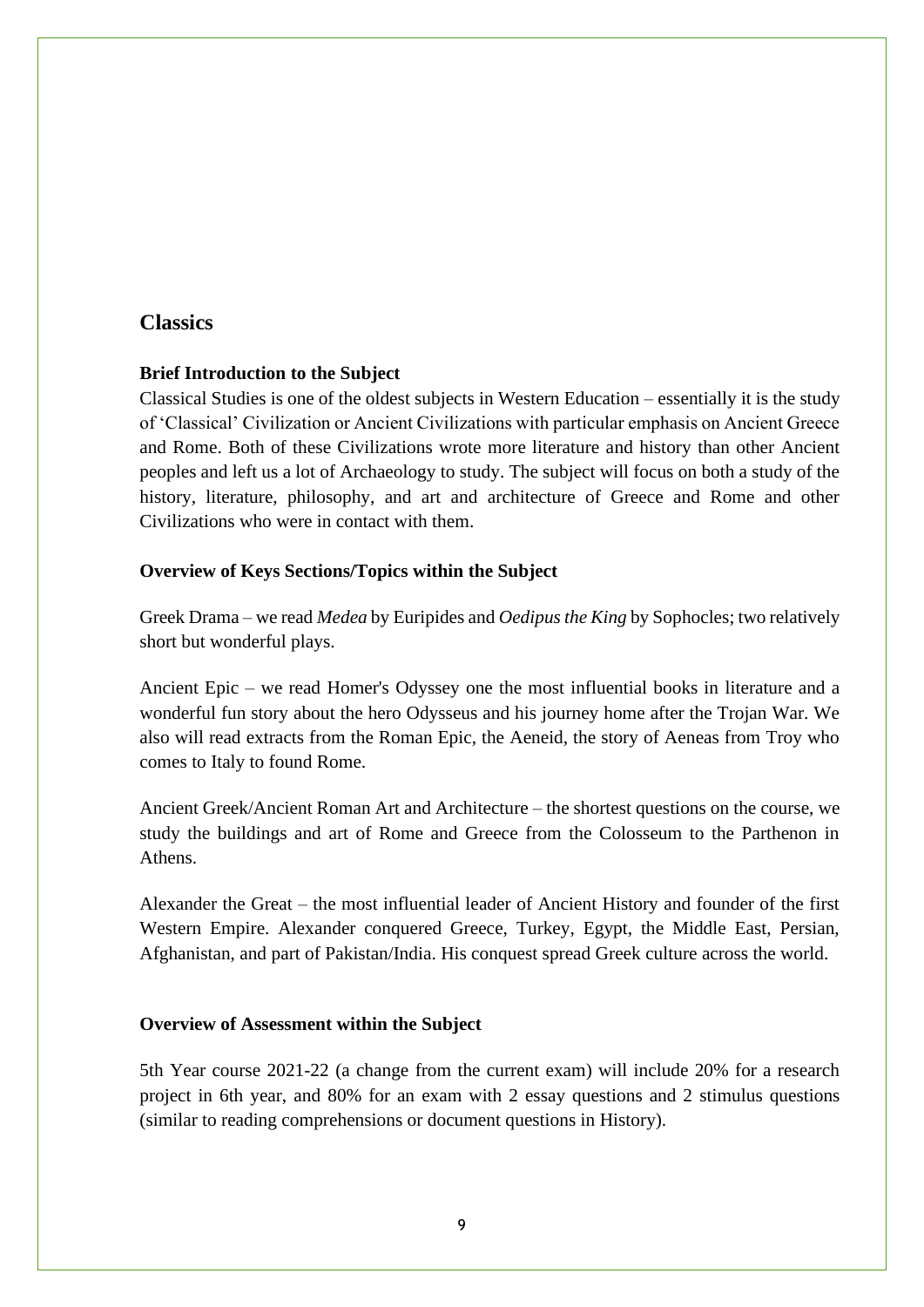6th Year Course 2021-22 (depending on any adjustments) 6 questions – 3 or 4 short essay style questions and 2 or 3 short Art and Architecture questions. 100% for the exam.

# **What type of student might this subject suit?**

This subject is suitable for any student who has an interest in History, Mythology, Storytelling, Literature, Art, and/or Philosophy. If you enjoy English, History, Art, Geography, and/or Religion, Classical Studies is either a great companion for these subjects or an excellent way to combine them.

All types of students with different interests, abilities, and capabilities do Classics which is why it is so wonderful. It is accessible to all types of learners. All find success in their own way through studying the subject. It is one of the best subjects to help you prepare for College.

# **Career Sectors for which this subject may be useful.**

It is a great prep for any career you decide to do. It is one of the broadest and most flexible subjects out there. The skills you acquire are very transferable and can help in a number of professions. Many students have gone on to study Law (the close read of text and debate of complex and controversial issues helps here), many also do medicine, sociology, art or history; many works in museums, libraries or as archaeologist; many others find jobs in government and government departments. Many enter the sciences. Classics is about finding your passion for education and giving you skills, you need for life. The Romans and Greeks have always been there to inspire us and for us to critique, they can provide you the opportunity to do the same and to find your own path.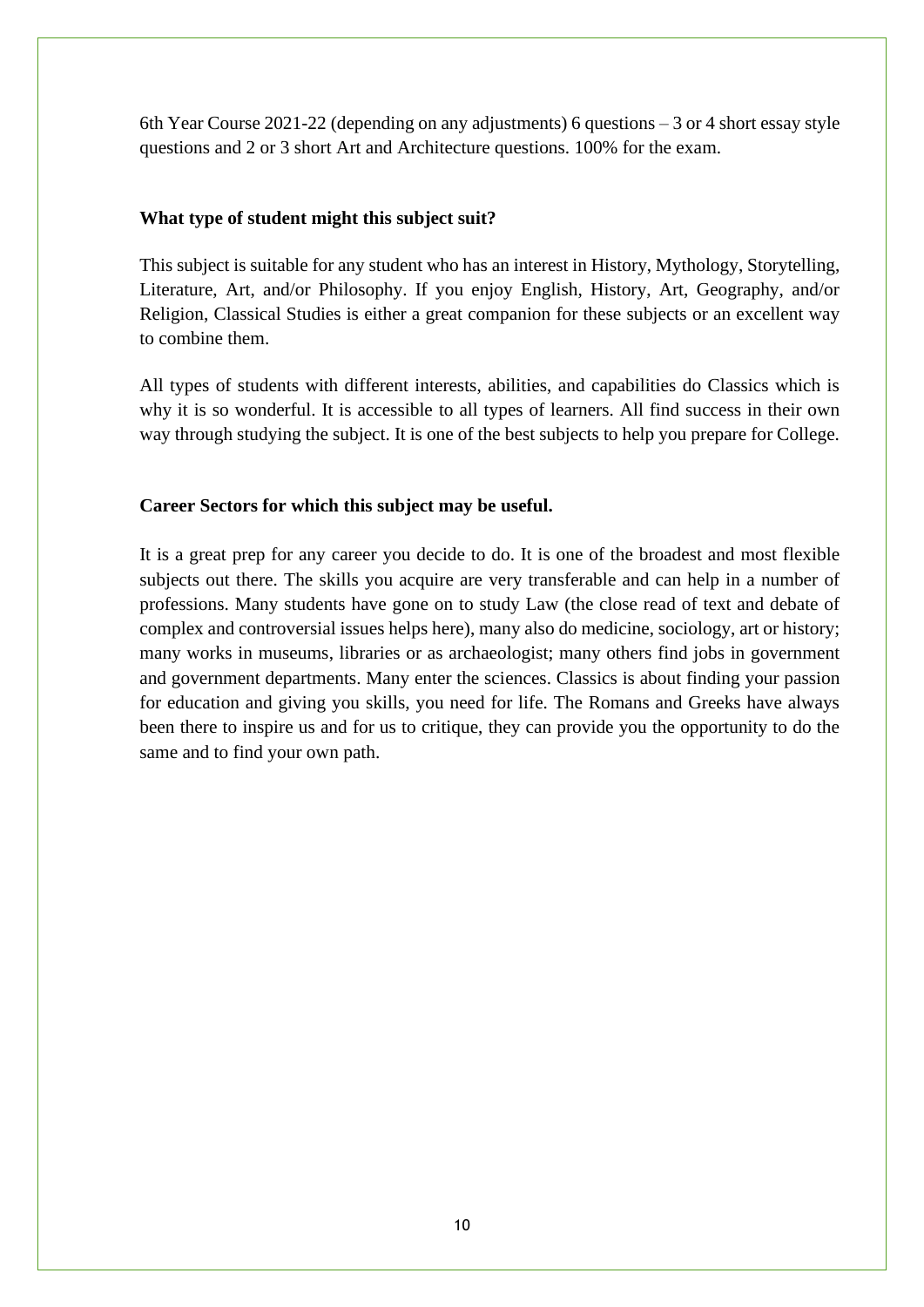# <span id="page-12-0"></span>**Chemistry**

# **Brief Introduction to the Subject**

Chemistry is a challenging subject for many because it involves a lot of higher order thinking but the rewards of mastering it are substantial. It requires hard work from the outset and a willingness to learn in detail.

# **Overview of Keys Sections/Topics within the Subject**

- Atomic Structure and Periodic Table: how our knowledge of these developed and how it makes understanding our world easier.
- Chemical Bonding: how chemical compounds are formed and how this gives us a better understanding of their properties.
- Volumetric Analysis: working out the concentrations of solutions using titration.
- Organic Chemistry: the study of carbon and its compounds. The modern World could not exist without this branch, and we look at some of the main chemical families and their properties in both theory and with experiments.
- Environmental Chemistry: a study of Acids and Bases and water treatment
- Le Chatelier's Principle and Equilibrium: a study of Reversible Reactions
- Stoichiometry: chemical calculations
- Fuels and Thermochemistry: a study of our main Fuels and heat changes in chemical reactions
- Rates of Reactions: Factors that influence the rate of chemical reactions.
- Options: Atmospheric Chemistry and Industrial Chemistry

# **Overview of Assessment within the Subject**

The final exam is a three-hour written paper in two sections. Section A consists of three questions on experiments of which two must be answered, but all three can be answered. Section B consists of eight questions of which five or six must be answered depending on how many questions were answered in section A.

# **What type of student might this subject suit?**

This subject suits a hard-working student who is both analytical and mathematical.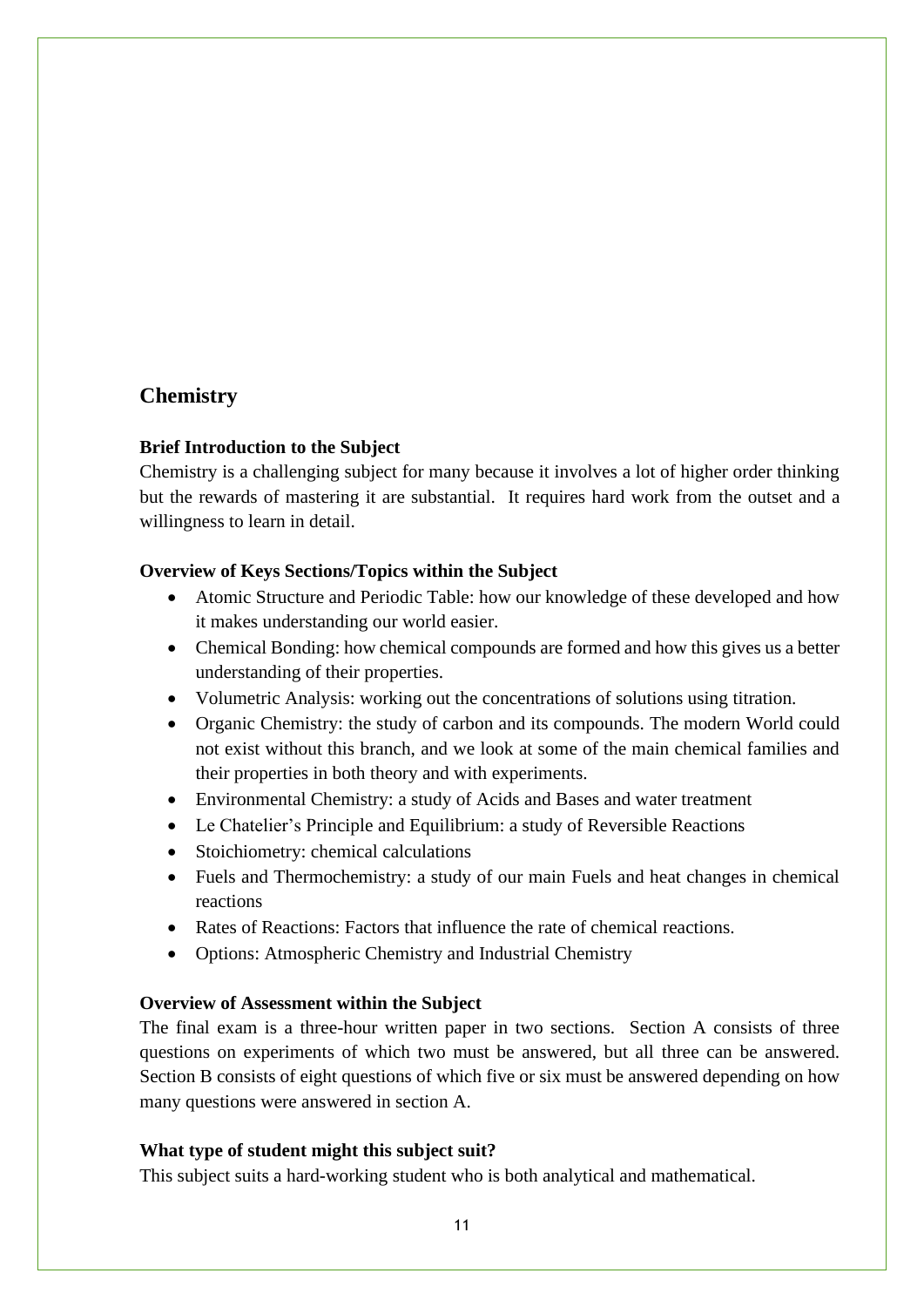# **Career Sectors for which this subject may be useful.**

Every section of industry from food to buildings and computers involves chemistry so the career opportunities are endless.

# <span id="page-13-0"></span>**Design & Communication Graphics**

# **Brief Introduction to the Subject**

The Design and Communication Graphics course makes a unique contribution to the student's cognitive and practical skills development. These skills include graphicacy graphic communication, creative problem solving, spatial abilities/visualisation, design capabilities, computer graphics and CAD modelling. The creative and decision-making capabilities of students in the activities associated with design are developed through three principal areas of study: design and communication graphics, plane, and descriptive geometries, and applied graphics.

# **Overview of Keys Sections/Topics within the Subject**

The Design and Communication Graphics course is comprised of three elements that are interconnected. The Core Geometry, the applied geometry and student assignment.

| • Orthographic Projection | • Auxiliary Projection   |
|---------------------------|--------------------------|
| • Axonometric Projection  | • Perspective Projection |
| • Oblique Planes          | • Solids in Contact      |
| • Intersecting Solids     | $\cdot$ Conics           |
| • Developments            |                          |

The Core topics are as follows:

The optional areas of the course are as follows:

| • Geologic Geometry | • Structural Forms   |
|---------------------|----------------------|
| • Surface Geometry  | • Dynamic Mechanisms |
| • Assemblies        |                      |

Student Assignment: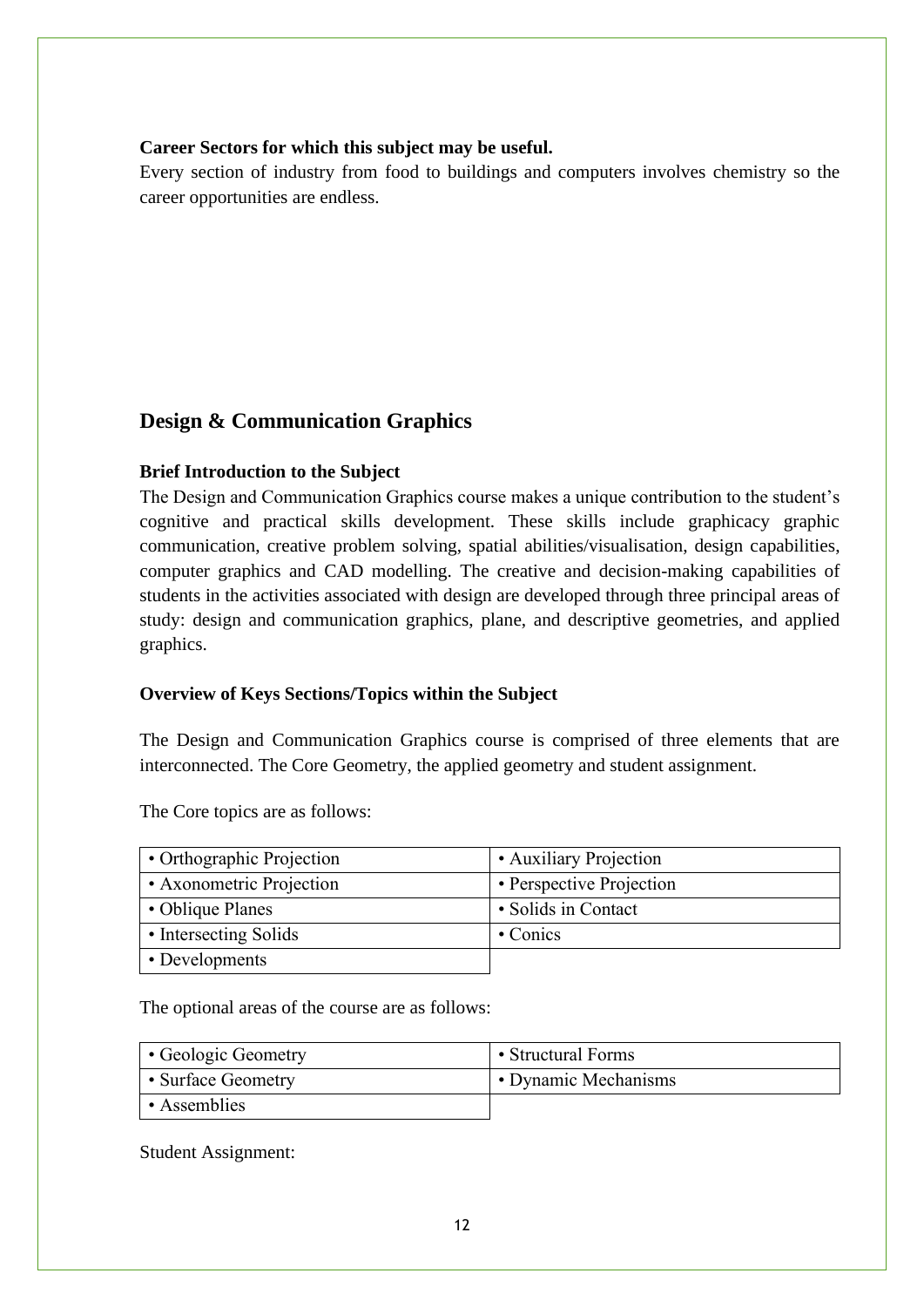CAD - Students will learn a variety of features and skills to take them from basic modelling to advanced modelling which will facilitate them designing their own projects using CAD.

Design - Students will develop both their understanding of design principles and their ability to put them into practice for their own design generation.

### O**verview of Assessment within the Subject**

The Leaving Certificate Exam is a 3-hour exam structured as outlined below:

Section A: Short Questions- A series of short questions comprised from core topics.

Section B: Long Questions (Core). Students have to complete 2 long drawing questions from core topics of the syllabus.

Section C: Long Questions (Optional Areas) Students must complete 2 long questions from the optional areas of the syllabus.

# **What type of student might this subject suit?**

This subject is suited to students who like problem solving. The subject is underpinned by graphical problems and ask's students to apply and manipulate principles to unique challenges. Students who are analytical, methodical, mathematical, creative, and innovative would all find this subject capturing.

### **Career Sectors for which this subject may be useful.**

While this subject obviously lends itself very well to those who wish to progress to a career in architecture or engineering it often goes unnoticed the range of careers which could build off the foundations of DCG. Students wishing to progress to any career in which problem solving is a highly sought-after skill; would benefit greatly from DCG. Some examples include graphic design, fashion, product design, art, mechanics, construction, computer programming or robotics.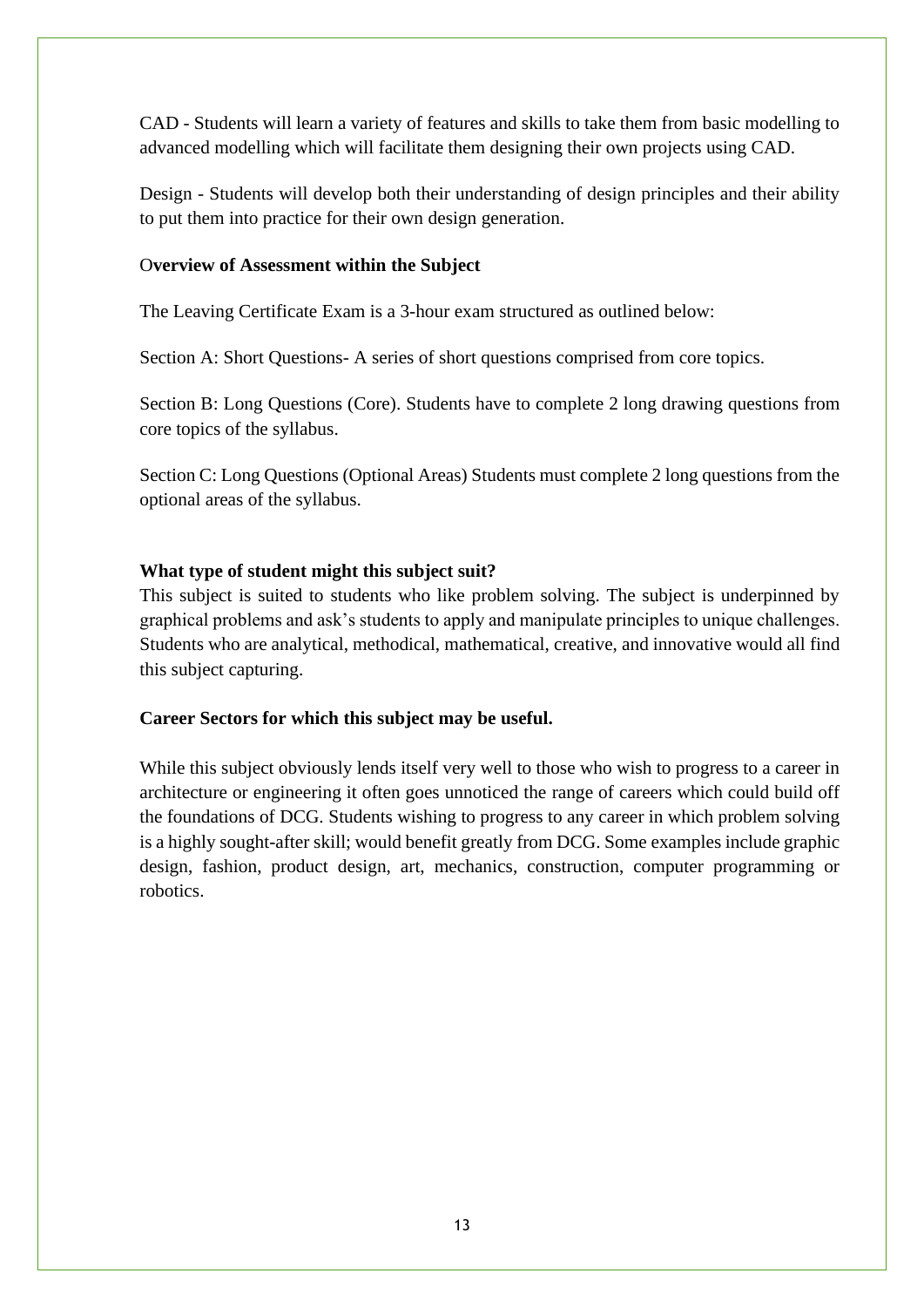# <span id="page-15-0"></span>**Economics**

### **Brief Introduction to the Subject**

An introduction into the world of Demand and Supply and an overview of the Irish and EU economies.

### **Overview of Keys Sections/Topics within the Subject**

Market structures, Sustainable Goals, Market Failure, Elasticity, National Income, International Trade.

# **Overview of Assessment within the Subject**

Research Project worth 20% and a 2.5 hour written exam.

#### **What type of student might this subject suit**?

Economics would suit a mathematical, analytical, politically minded individual who has an interest in current affairs.

# **Career Sectors for which this subject may be useful.**

Business Analyst, Economist, Lecturer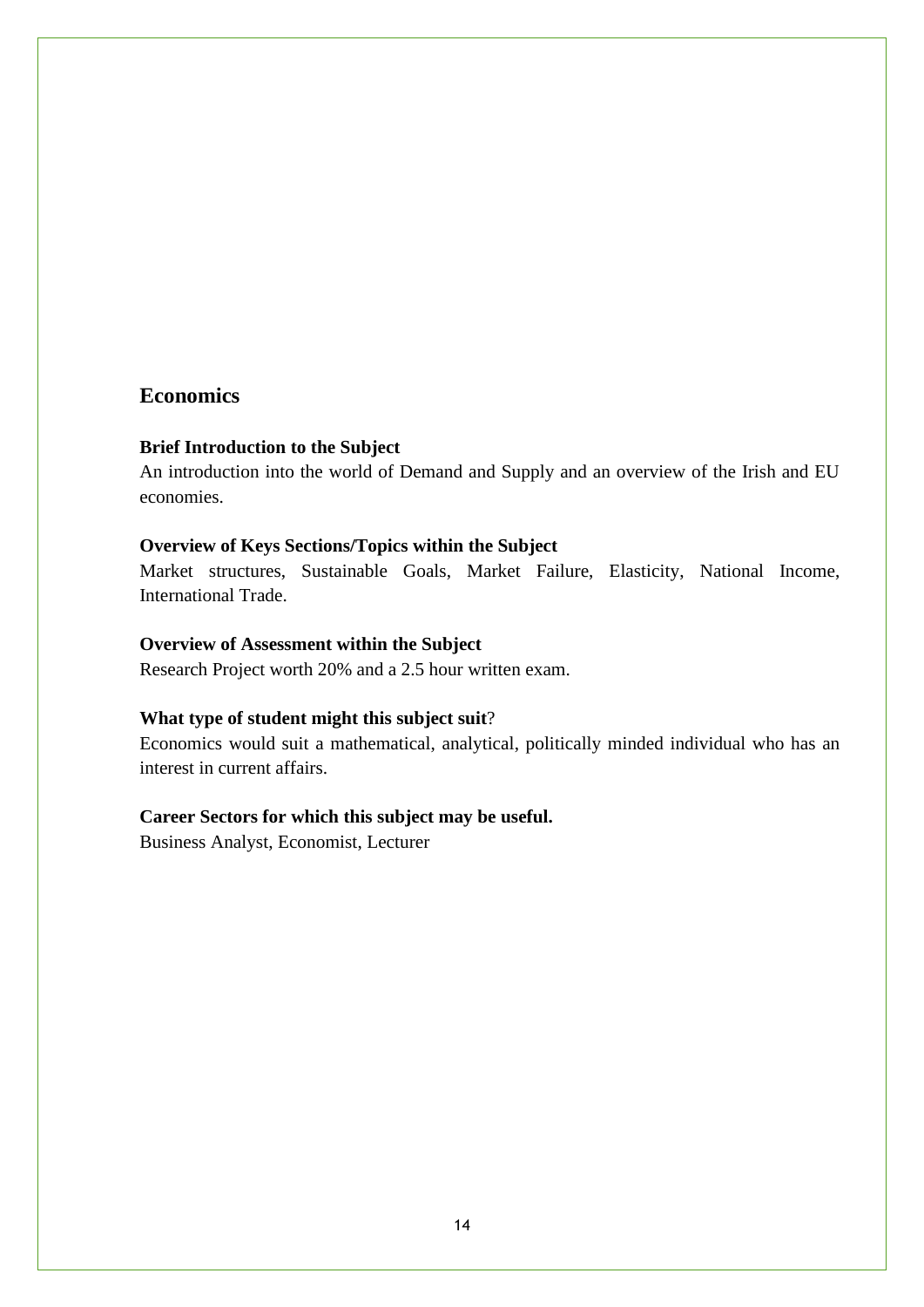# <span id="page-16-0"></span>**English**

# **Brief Introduction to the Subject**

The Leaving Certificate English course centres on the many language skills and concepts, both oral and written, that are believed to be integral in everyday adult life. It places particular emphasis on students' command and level of control of the more formal and sophisticated aspects of language, namely register, paragraphing, syntax, punctuation, capitalisation, and spelling. Students are expected to take a variety of language products (e.g. articles, poems, short stories, novels, plays, films, theatrical productions, etc) and examine them in detail. Given that language is fundamental to both communication and learning, the syllabus aims to promote a better and more positive relationship between young people and English, so that they become more adept and thoughtful users of it, while also realising both its power and significance in their lives. It is hoped that their studies will enable them to interpret, compose, critically analyse and evaluate a wide range of material so that they develop into more independent learners and thinkers.

### **Overview of Keys Sections/Topics within the Subject**

- Paper I: Section I Comprehending & Section II Composing.
- Paper II: Section I The Single Text (usually an examination of a Shakespearean play), Section II - The Comparative Study & Section III - Poetry (both unseen and prescribed)

### **Overview of Assessment within the Subject**

Two papers:

- Paper I 200 marks 2 hours and 50 minutes Focus is on comprehension and creativity/imagination.
- Paper II 200 marks 3 hours and 20 minutes Focus is on learned material.

### **What type of student might this subject suit?**

This subject suits all students as English is an essential language for students to progress in any field of study. Higher Level English suits students with a deep interest in, or love for, the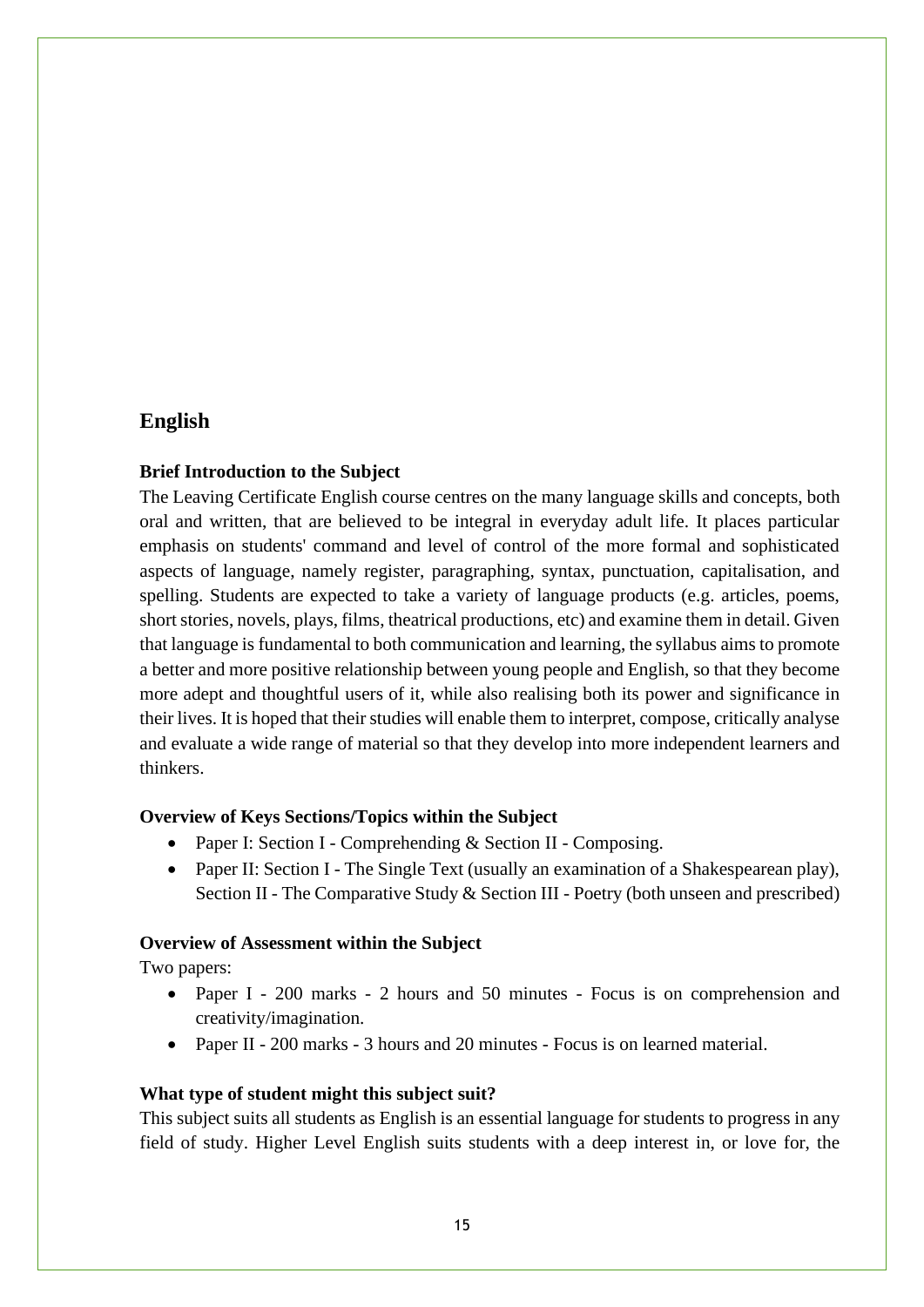language. Students must be prepared to spend a significant amount of time reading independently in order to achieve optimum marks.

### **Career Sectors for which this subject may be useful.**

Teaching, writing/journalism, law, media/website management, communication (both print and digital), Tv and radio, creative writing and editing.

# <span id="page-17-0"></span>**French**

# **Brief Introduction to the Subject**

French is by far the most popular foreign language taken by students at Leaving Certificate level. Leaving Certificate French follows a common syllabus framework for modern languages. The course aims to build students' confidence and competence in all four areas of language acquisition – listening, reading, writing, and speaking.

# **Overview of Keys Sections/Topics within the Subject**

- **Oral:** Students build on this vital communication skill by studying all areas of essential vocabulary on general topics of conversation, as well as developing opinions on my current issues in today's society. They also work on pronunciation and a review of tenses. It is essential that students are confident in their spoken target language.
- **Grammar**: An essential part of language acquisition is a deep knowledge of grammatical structures in order to ensure that students have a high level of fluency and grammatical awareness. This also leads to greater independence in their use of the target language in all four areas of language learning i.e., listening, reading, writing, and speaking.
- **Reading Comprehension:** As a large percentage of marks is awarded in this section, students will intensively study the skill of successful information retrieval from written texts. They will improve their exam technique by completing past papers and also by studying marking schemes.
- **Aural Comprehension**: Students will get plenty of practice to build on their aural proficiency as it is an essential part of the course. They will gain in exam technique when completing past papers, and they will also study marking schemes to ensure they know where marks can be gained. They will also learn essential vocabulary and vocabulary from past papers. Written Production Students will prepare for this section of the exam by studying essential phrases to cover each topic. They will also practise past exam questions to ensure that they gain in confidence. Students will study a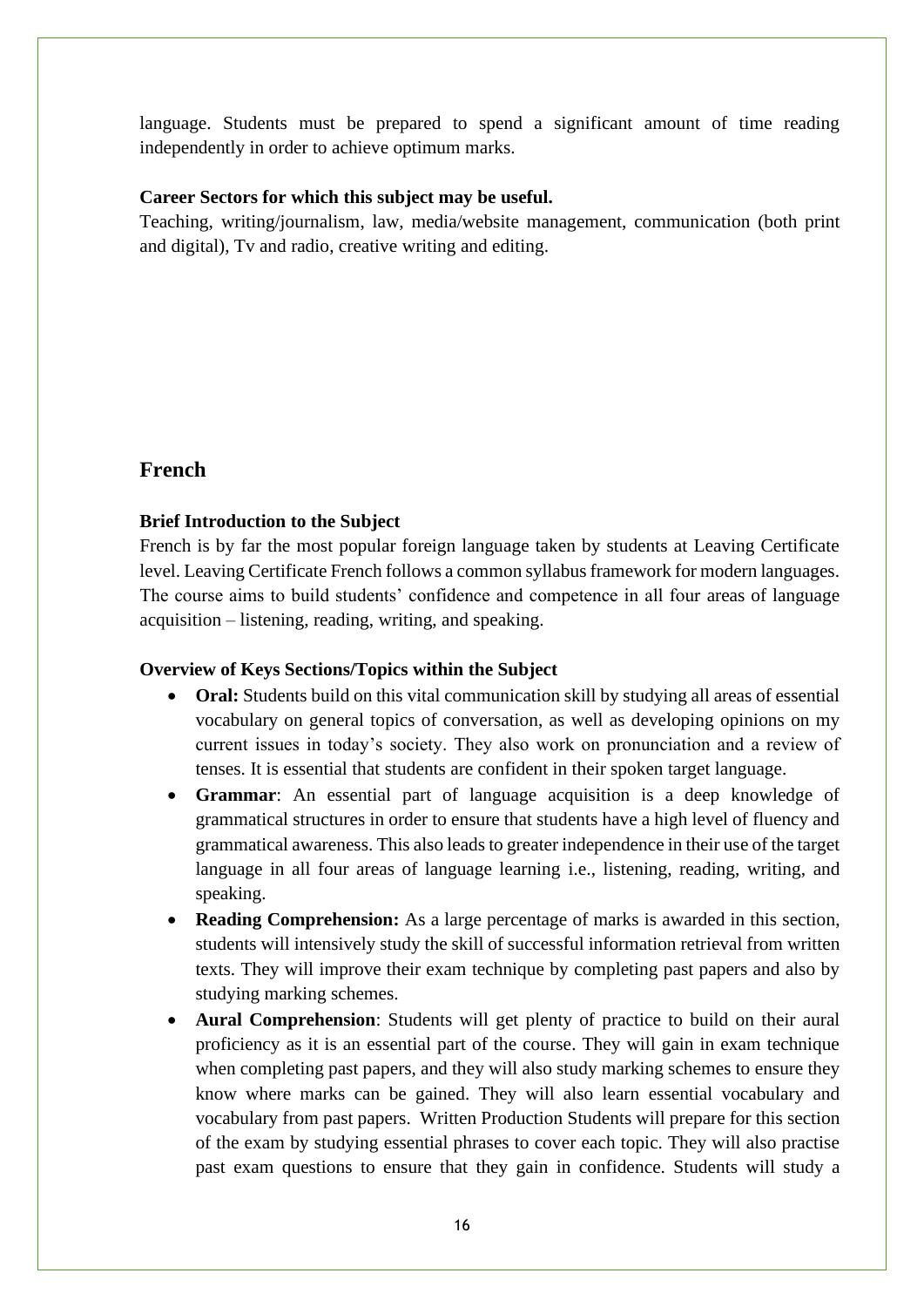thematic overview of past papers. The importance of exam technique and structure will also be highlighted.

### **Overview of Assessment within the Subject**

There are 4 elements to the Leaving Certificate exam at both Ordinary & Higher Level.

1) The oral exam which takes place usually around Easter time is a 12–15-minute speaking exam and is worth 25% at Higher Level & 20% at Ordinary Level.

2) Reading Comprehension is worth 30% at Higher Level & 40% at Ordinary Level. Higher Level students answer all questions (except Q6) in French, whilst Ordinary Level students answer in a mixture of both languages.

3) Written Production is worth 25% at Higher Level & 15% at Ordinary Level.

4) Aural Comprehension (takes place shortly after the written paper on the day of the exam) is worth 20% at Higher Level & 25% at Higher Level. Please note that all students answer the questions in English in this section and multiple-choice style questions are very common on the Ordinary Level paper.

### **What type of student might this subject suit?**

It should be noted that, having a foreign language is a requirement for many C.A.O. courses, particularly N.U.I. (National University of Ireland) courses. Learning a modern language supports an understanding of living in a multi-cultural society. It provides an opening to other cultures and fosters curiosity about the wider world. Students can not only gain in confidence, but they also develop communication and interpersonal skills, which are all transferable assets to the working world.

#### **Career Sectors for which this subject may be useful.**

It should be noted that, having a foreign language is a requirement for many C.A.O. courses. Third level studies in foreign languages affords graduates a vast range of career opportunities. These include roles such as translator and interpreter. Foreign language acquisition plays a pivotal role in education and thus, there are numerous opportunities for teachers of modern languages. Other significant areas of employment include the tourism sector, foreign services and international development and marketing.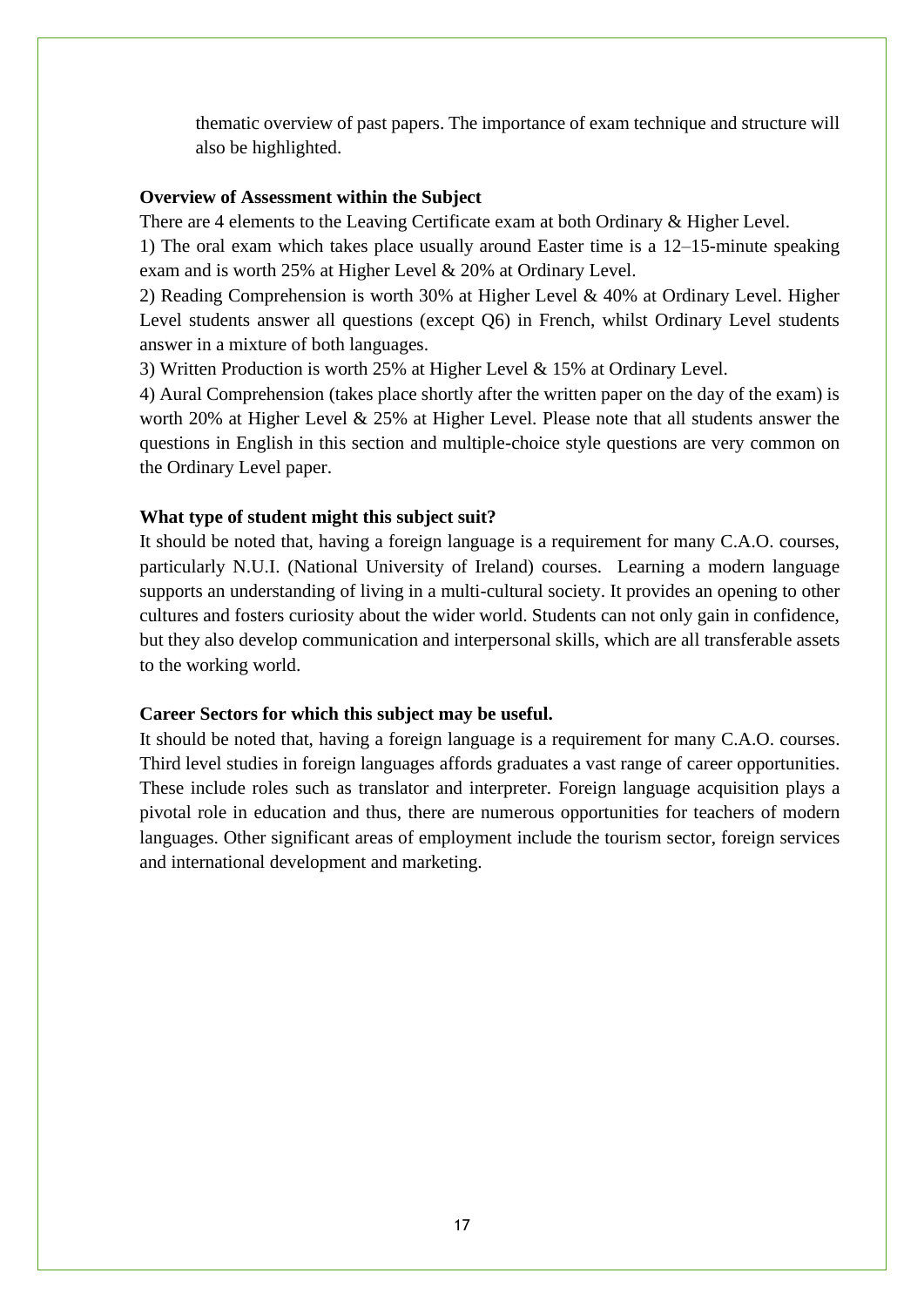# <span id="page-19-0"></span>**Geography**

### **Brief Introduction to the Subject**

Geography is concerned with the study of people and the earth upon which we live, both above and below the surface. In general, it is subdivided into two main categories or streams: human geography and physical geography. Therefore, it is broadly said to examine the dynamic and highly complex interrelationships that exist between both the human and physical environments. As a result, at Leaving Certificate at least, it is recognised as being interdisciplinary – students may sample from a variety of different branches, including physical geography, regional geography, economic geography, human geography, global interdependence, culture, and identity, geoecology or the atmosphere-ocean environment. While studying this subject, it is hoped that students will develop, enhance, and refine a number of skills and techniques that should help them to make informed decisions and judgements about geographical issues at local, national and, even, global levels.

### **Overview of Keys Sections/Topics within the Subject**

All students must study Core Unit I - Patterns and Processes in the Physical Environment, Core Unit II - Regional Geography & Core Unit III - Geographical Investigation/Skills and Techniques.

All students must also choose one of the two electives to focus on - Elective Unit IV - Patterns and Processes in Economic Activities or Elective Unit V - Patterns and Processes in the Human Environment. Finally, Higher Level students only must examine one of the four options - Optional Unit VI - Global Interdependence or Optional Unit VII - Geoecology or Optional Unit VIII - Culture and Identity or Optional Unit IX - The Atmosphere/Ocean Environment

### **Overview of Assessment within the Subject**

Exam in June: 400 marks - 2 hours and 50 minutes - 80% of a student's overall grade in this subject. Geographical Investigation: 100 marks - 20% of a student's overall grade in this subject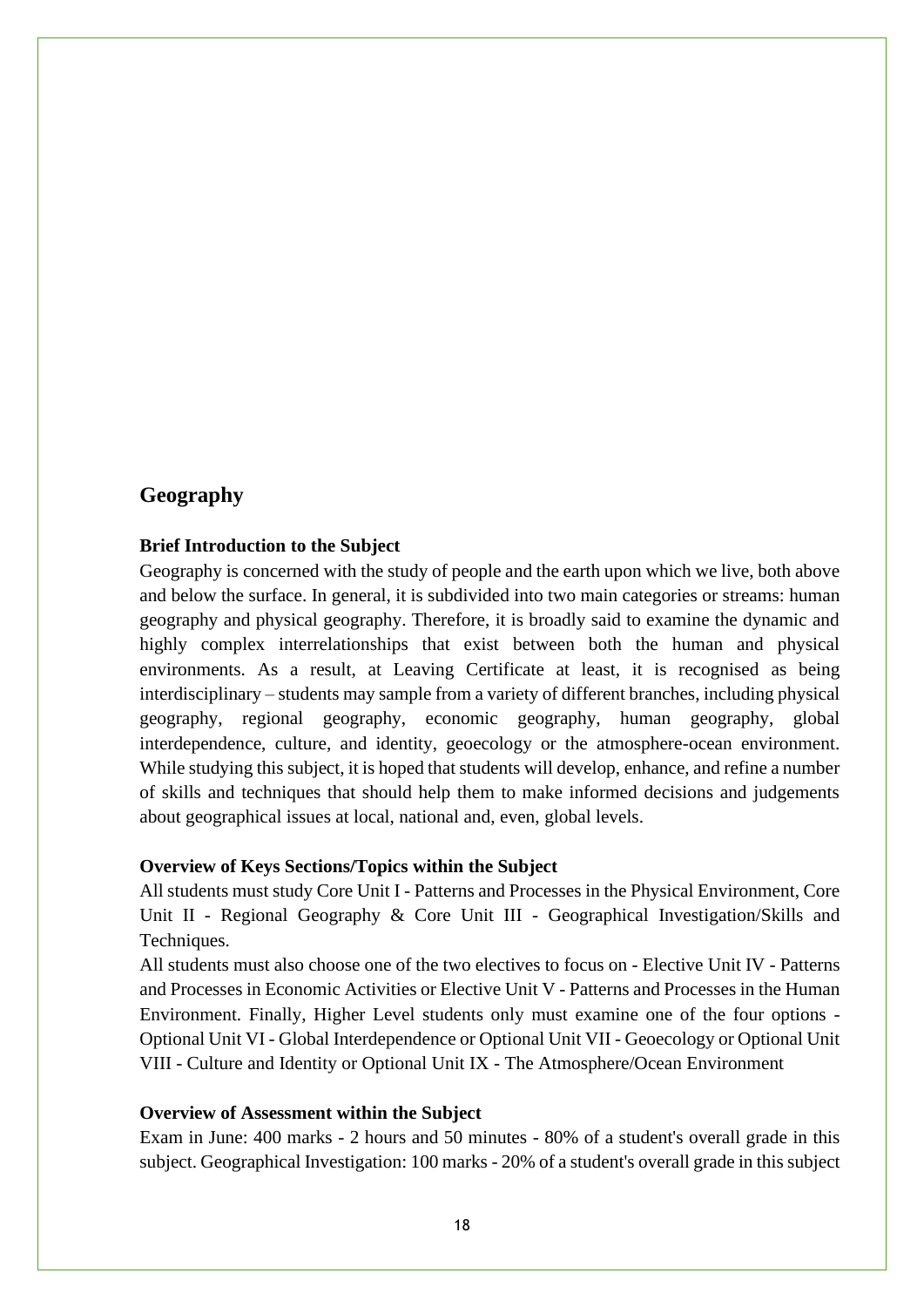- Usually due in the middle of the April prior to the Leaving Certificate (includes a compulsory field trip).

# **What type of student might this subject suit?**

Geography suits students who are very organised and have a good memory specific detail. Ideal for independent learners who love reading and learning factual information.

# **Career Sectors for which this subject may be useful.**

Teaching. Climatology/Meteorology. Demography. Urban Planning. Environmental/Sustainability Engineering. Cartography. Geographic Information Systems  $(GIS)$ .

# <span id="page-20-0"></span>**German**

# **Brief Introduction to the Subject**

Germany has one of the strongest economies in Europe and is a leading partner in trade with Ireland. Leaving Certificate German follows a common syllabus framework for modern languages. The course aims to build students' confidence and competence in all four areas of language acquisition – listening, reading, writing, and speaking.

# **Overview of Keys Sections/Topics within the Subject**

- **Oral:** Students build on this vital communication skill by studying all areas of essential vocabulary on general topics of conversation, as well as the prescribed role-plays and picture stories. They also work on pronunciation and a review of tenses. It is essential that students are confident in their spoken target language.
- **Grammar:** An essential part of language acquisition is a deep knowledge of grammatical structures in order to ensure that students have a high level of fluency and grammatical awareness. This also leads to greater independence in their use of the target language in all four areas of language learning i.e. listening, reading, writing and speaking.
- **Reading Comprehension**: As a large percentage of marks is awarded in this section, students will intensively study the skill of successful information retrieval from written texts. They will improve their exam technique by completing past papers and also by studying marking schemes.
- **Aural Comprehension**: Students will get plenty of practice to build on their aural proficiency as it is an essential part of the course. They will gain in exam technique when completing past papers, and they will also study marking schemes to ensure they know where marks can be gained. They will also learn essential vocabulary and vocabulary from past papers. Written Production Students will prepare for this section of the exam by studying essential phrases to cover each topic. They will also practise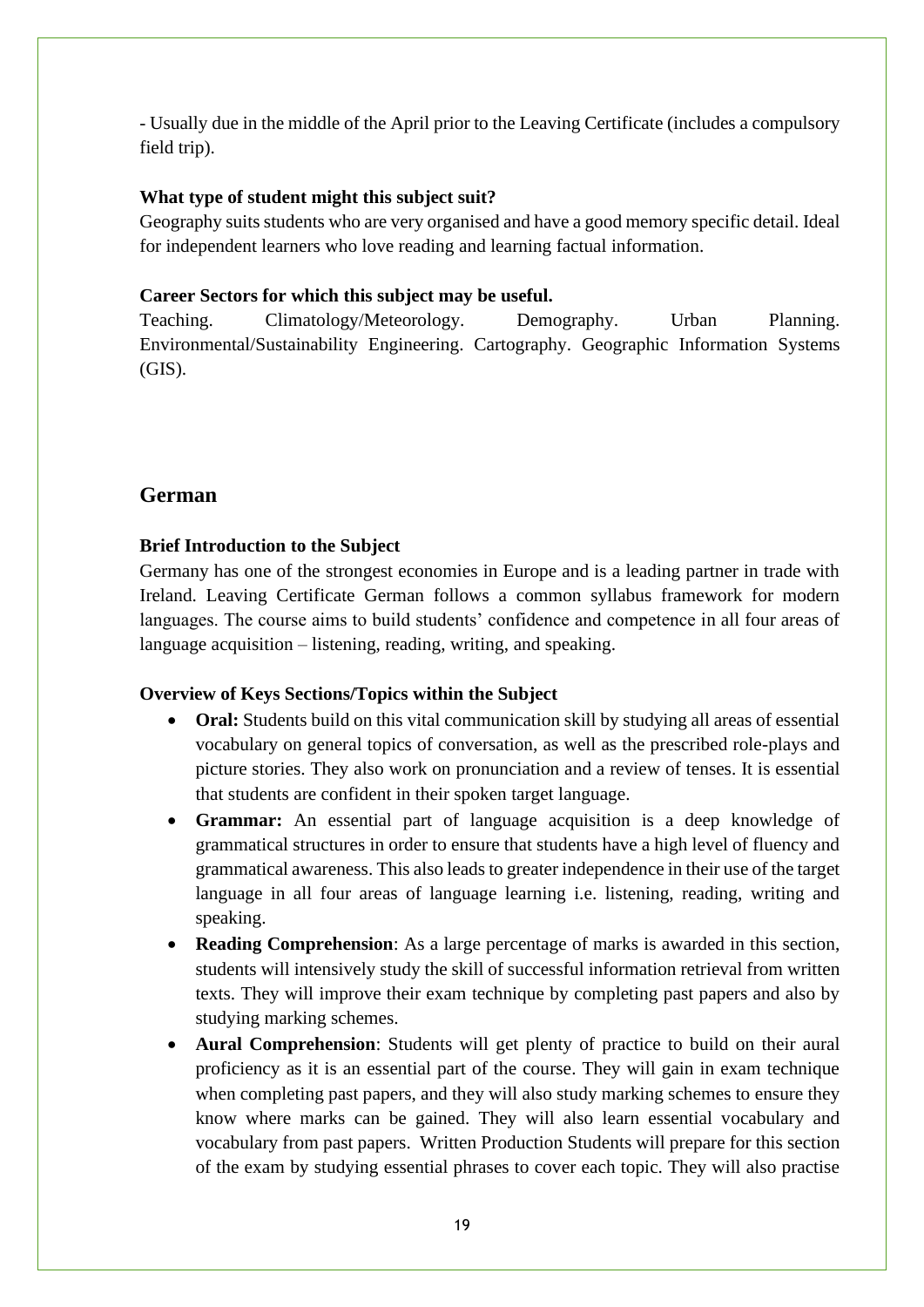past exam questions to ensure that they gain in confidence. The importance of exam technique and structure will also be highlighted.

### **Overview of Assessment within the Subject**

There are 4 elements to the Leaving Certificate exam at both Ordinary & Higher Level.

1) The oral exam which takes place usually around Easter time is a 12-15 minute speaking exam and is worth 25% at Higher Level & 20% at Ordinary Level.

2) Reading Comprehension is worth 30% at Higher Level & 40% at Ordinary Level. Higher Level students answer all of Q1. of both comprehensions in German, whilst Ordinary Level students answer in English. Students will deal with both journalistic and literary type texts in this section.

3) Written Production is worth 25% at Higher Level & 15% at Ordinary Level.

4) Aural Comprehension (takes place shortly after the written paper on the day of the exam) is worth 20% at Higher Level & 25% at Ordinary Level. Higher Level students answer using a mixture of German and English, whist Ordinary Level students answer in English only.

#### **What type of student might this subject suit?**

It should be noted that, having a foreign language is a requirement for many C.A.O. courses, particularly N.U.I. (National University of Ireland) courses. Learning a modern language supports an understanding of living in a multi-cultural society. It provides an opening to other cultures and fosters curiosity about the wider world. Students can not only gain in confidence, but they also develop communication and interpersonal skills, which are all transferable assets to the working world.

#### **Career Sectors for which this subject may be useful.**

It should be noted that, having a foreign language is a requirement for many C.A.O. courses. Third level studies in foreign languages affords graduates a vast range of career opportunities. These include roles such as translator and interpreter. Foreign language acquisition plays a pivotal role in education and thus, there are numerous opportunities for teachers of modern languages. Other significant areas of employment include the tourism sector, foreign services and international development and marketing.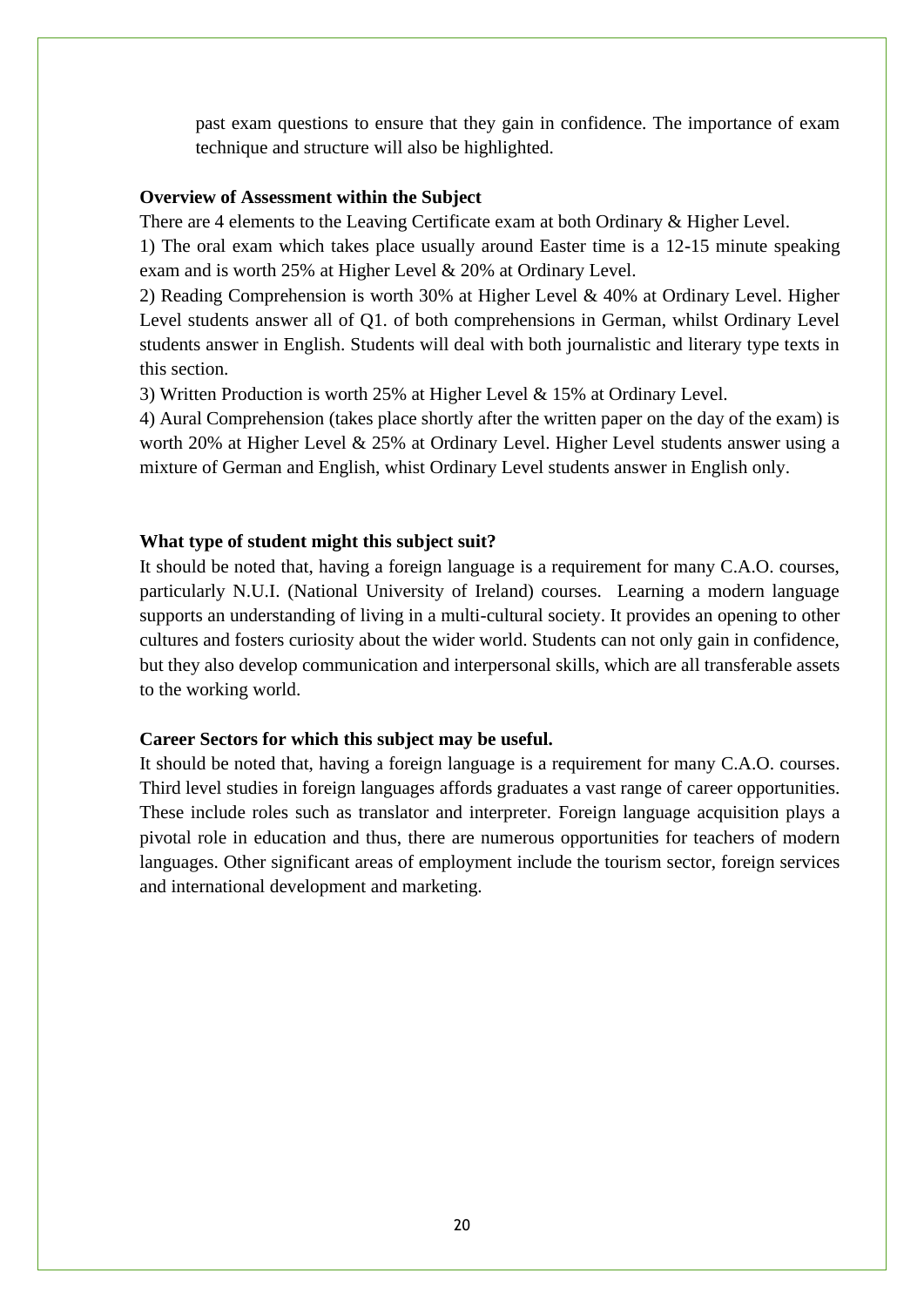# <span id="page-22-0"></span>**History**

### **Brief Introduction to the Subject**

History is a subject about human behaviour. It challenges students to look at the past and apply research skills. It allows you to work with primary and secondary evidence, developing your analytical and evaluative skills. Furthermore, it requires the person to expand their knowledge and essay writing skills.

#### **Overview of Keys Sections/Topics within the Subject**

Pursuit of Sovereignty and the Impact of Partition 1912 -1949, Politics and Society in Northern Ireland 1949-1993, The US and the World 1949-1989, Dictatorship and Democracy in Europe 1920- 1945

### **Overview of Assessment within the Subject**

Leaving Cert History is made up of one exam paper which is 2 hours and 50 minutes long. The paper is made up of three sections and is worth 80% of your final mark.

The first section is the Document Based Question\* - it is worth 100 marks and it is compulsory. You will be presented with two sources, and you will be asked to interpret and answer questions that will test your comprehension, comparison, criticism, and contextualisation skills.

Section two and three test your ability to write three extended essays, each worth 100 marks. As well as the exam you also have to complete a research study report. This is an independent piece of research worth 20% of your final overall grade and is marked out of 100.

For Higher Level, it is an extended response of no more than 1,500 words and 800 for ordinary. It should have parameters and include specific dates. The topic must be before 1993 and should not be anything that you cover during your Leaving Cert. course.

### **What type of student might this subject suit?**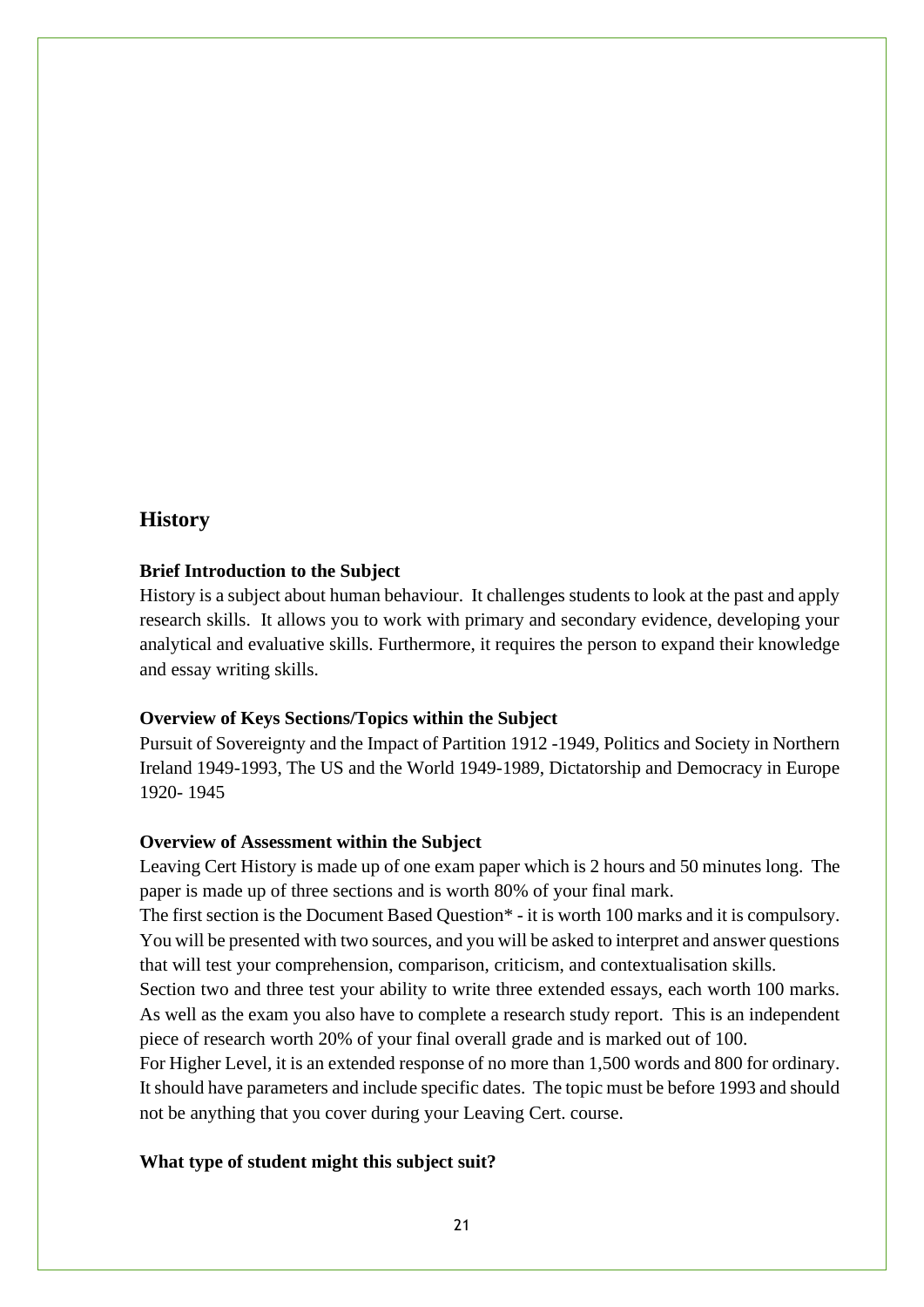History suits students who are analytical and organised. It appeals to those who enjoy looking at the wider picture and understand how the past has shaped the modern world.

# **Career Sectors for which this subject may be useful**.

Law, Journalism, Politics, Civil Service, Teaching, Management.

# <span id="page-23-0"></span>**Home Economics**

# **Brief Introduction to the Subject**

This subject consists of Food Studies, Resource Management, Consumer Studies and Social **Studies** 

# **Overview of Keys Sections/Topics within the Subject**

The course consists of a Core area which is made up of 45% Food Studies, 25% Resource Management and Consumer Studies and 10% Social Studies. This will account for 80% of the written paper in Leaving Certificate. The further 20% of this paper is taken from an Elective area.

There are 3 electives:

- 1. Home Design and Management
- 2. Textile Fashion and Design
- 3. Social Studies

The student studies one of these electives. In Ashfield College we choose either No. 1 or 3.

### **Overview of Assessment within the Subject**

The Course consists of a Food Studies Practical Coursework Journal which is submitted in the November of your Leaving Certificate Year. This accounts for 20% of the final grade achieved in the Leaving Certificate. The further 80% is for the written final Leaving Certificate Examination.

# **What type of student might this subject suit?**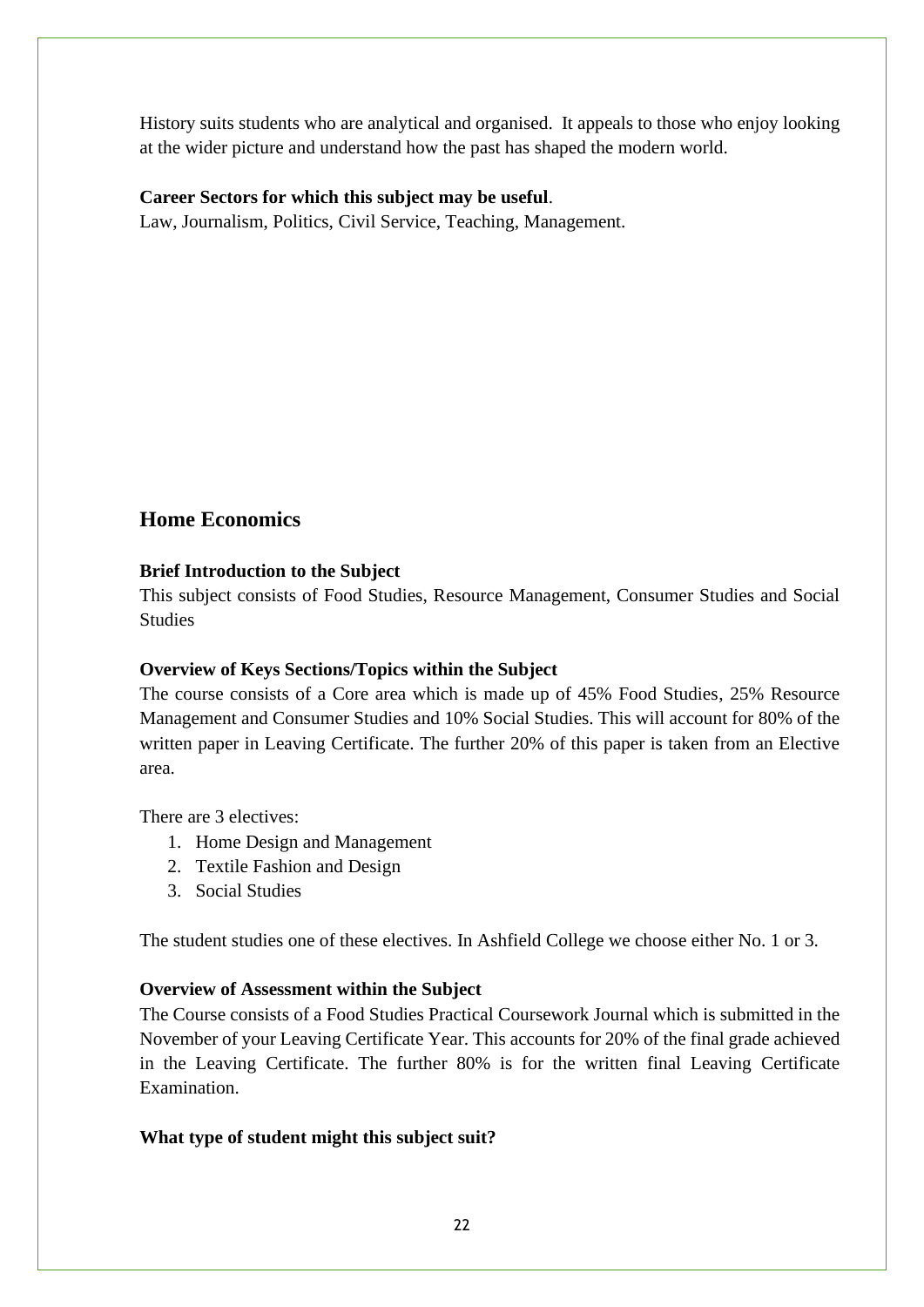This subject would suit an organised, practically minded student. A person who is a logical thinker. It ties in quite well with biology and chemistry too.

### **Career Sectors for which this subject may be useful.**

Home Economics Teacher, Dietician, Nutritionist, Interior Decorator, Chef, Food Worker, Childcare, Dressmaker.

# <span id="page-24-0"></span>**Irish**

# **Brief Introduction to the Subject**

Leaving Cert. Irish continues to develop the skills learned in Junior Cert Irish. Aural, oral, listening, reading, and written Irish language skills are assessed through an oral examination, and two written exams. An emphasis (40%) is put on the oral examination, which takes place around Easter every year. The other skills are assessed on the two written papers in June.

# **Overview of Keys Sections/Topics within the Subject**

The key sections covered during the course include: Oral, aural, composition of essays, short stories, debates and speeches. Reading comprehensions, prescribed stories/prose, prescribed poetry and a play/novel.

# **Overview of Assessment within the Subject**

Higher Level Leaving Cert Irish consists of two papers, and an Irish Oral examination. Paper 1 consists of a listening comprehension, (60 marks) and the composition of an essay, a short story, debate, or speech (100 marks). Paper 2 consists of reading comprehensions (50 marks each), and questions on studied poetry, prose, and a question on an extra piece of literature (30 marks, 30 marks, and 40 marks respectively). The Irish oral is worth 40% and typically occurs around Easter time.

Ordinary Level Leaving cert Irish consists of two papers, and an Irish Oral examination. Paper 1 consists of a listening comprehension, (60 marks) and the composition of any two of a choice of blogs, letters, emails, short stories, or conversations. (50 marks each). Paper 2 consists of reading comprehensions (50 marks each), and questions on studied poetry (50 marks) and prose (50 marks).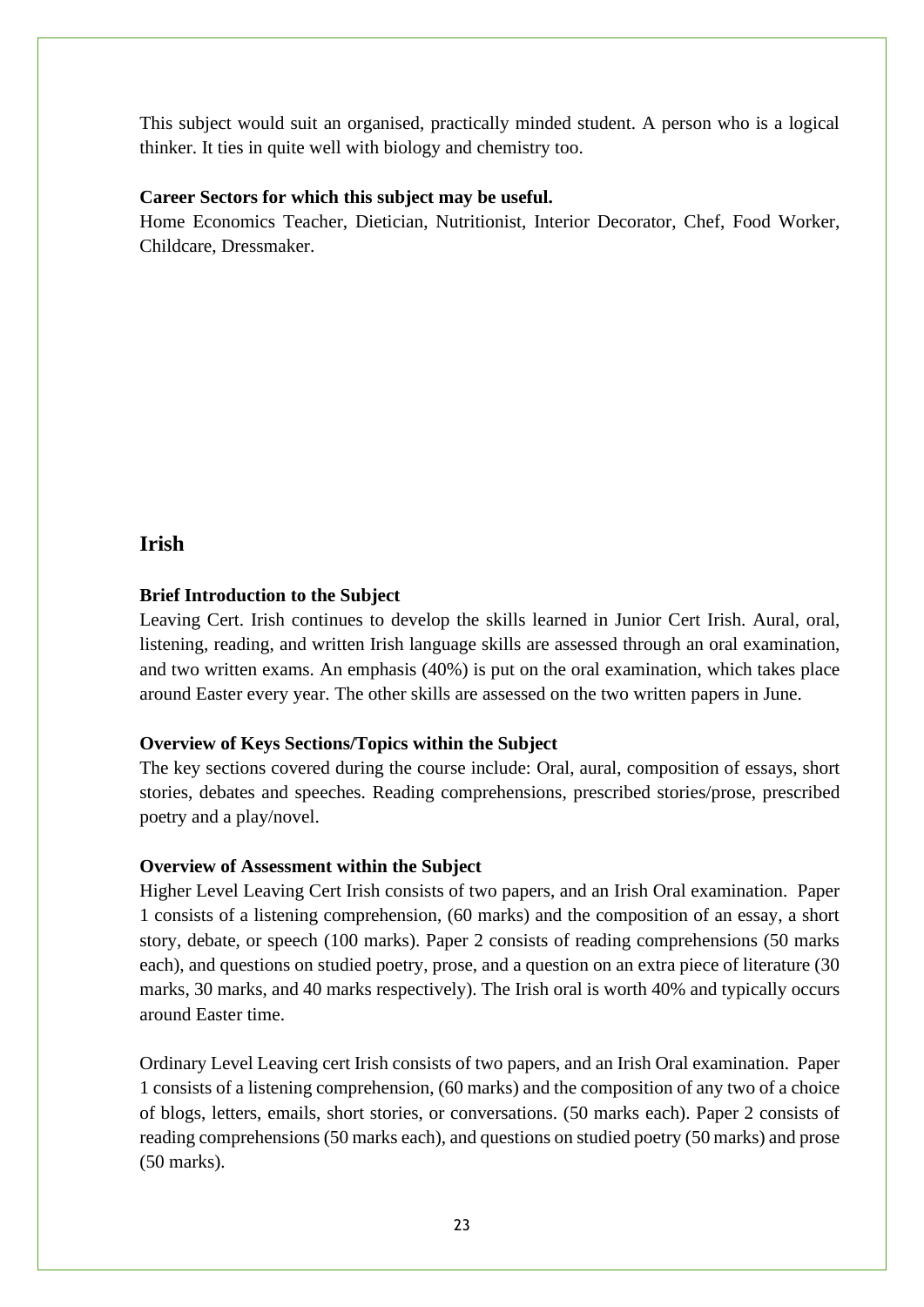### **What type of student might this subject suit?**

Irish is compulsory for most students and may be necessary for obtaining a place in  $3<sup>rd</sup>$  level education unless there is an exemption.

### **Career Sectors for which this subject may be useful.**

Education, media, translation, public service, culture and heritage or the creative arts

# <span id="page-25-0"></span>**Italian**

### **Brief Introduction to the Subject**

Studying Italian is a gateway to the world of great and lasting achievements in the arts and sciences: Dante, Michelangelo, Galileo. Today, Italy is expanding its partnerships in science and the humanities with universities and multi-nationals in the private sector. Italian film, music, literature, and cuisine stand out not only in Europe, but throughout the world. Many employers are seeking employees who speak Italian: many students study Italian because it enhances their competitiveness in today's marketplace. Italian opens doors to professions in the culinary, tourism and hospitality fields, in which Italy is internationally renowned. Italy is a world leader in interior design, fashion, furniture production, graphic design, as well as in machine tool manufacturing, with sophisticated technologies in electro-mechanical machinery, robotics, shipbuilding, and space engineering. The quality of Made in Italy  $-$  of Italian innovation, efficiency, and design — has gained increasing recognition over the past two decades throughout the world. Italy continues to be a major international player in the fashion and automotive industries.

#### **Overview of Keys Sections/Topics within the Subject**

During our programme, we will focus on improving language skills and how to put them to use in the Leaving Cert exam. A wide range of interactive, learner-centred activities will make students ready for their Leaving Cert exams while improving their actual Italian language skills and systems.

### **Overview of Assessment within the Subject**

The Italian Leaving Cert. is a comprehensive exam where all skills and systems are assessed. It is composed of four parts, namely Reading Comprehension, Listening Comprehension,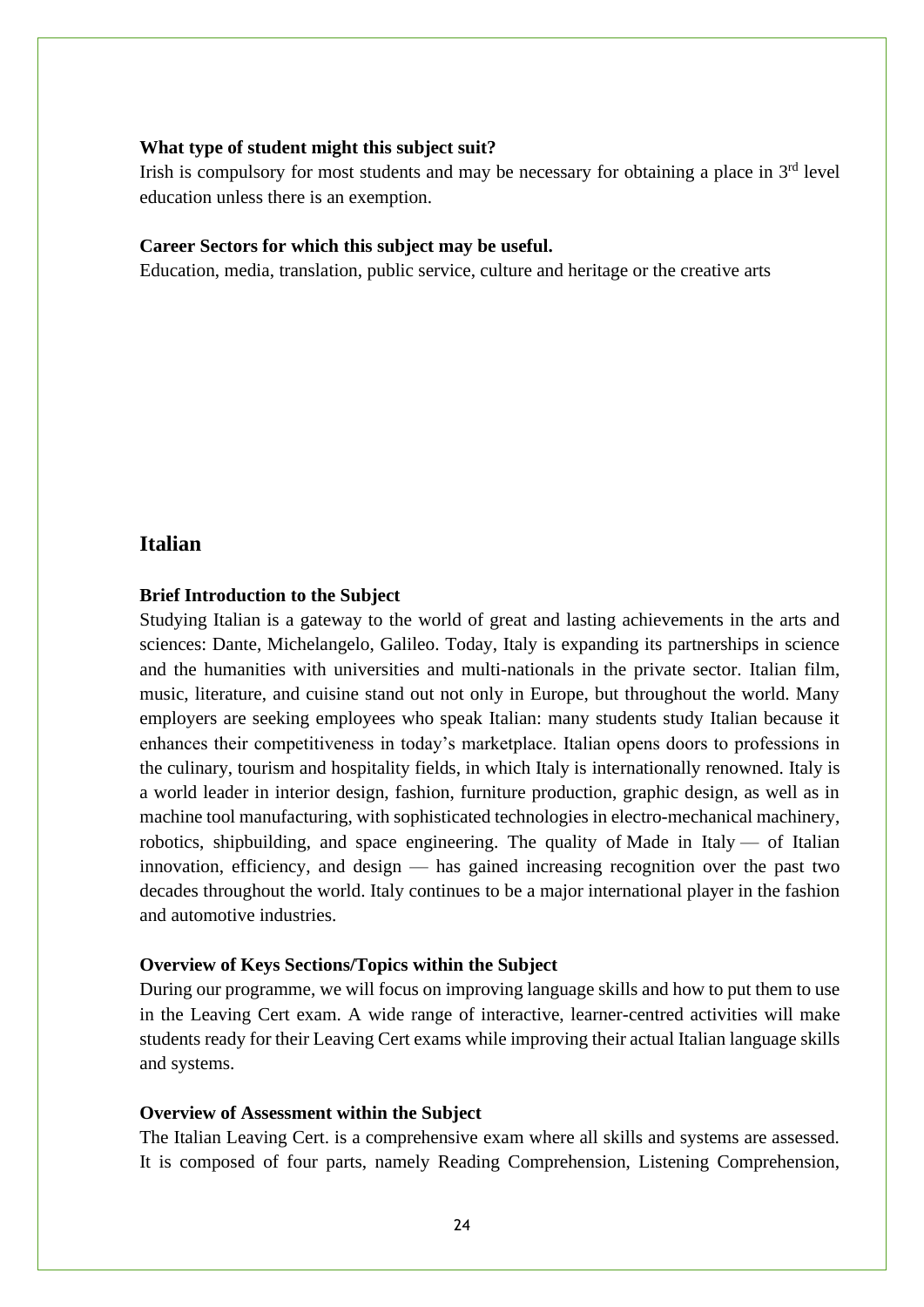Writing and Speaking. In addition to language-based tasks, students will have to read a prescribed novel which is selected yearly by the DoE.

### **What type of student might this subject suit?**

Learning a new language can be challenging but its complexity means that it will suit every type of student. Analytical students will find the multi-layered Italian grammatical system rewarding, while students with a more holistic approach will be able to put their approach into practice both in comprehension and production tasks. A learner-centred, interactive teaching style will make sure that student's strengths are used in group work and pair work to ensure maximum improvement for the entire class.

# **Career Sectors for which this subject may be useful.**

Translation, Teaching, IT, Automotive, Tourism, Hospitality, STEM, Literature, History, Art.

# <span id="page-26-0"></span>**Maths**

# **Brief Introduction to the Subject**

Maths is a core subject and therefore is compulsory for all students. The current leaving cert curriculum is very accessible to students of all levels and capabilities. Each element of the course has been chosen as they have applications to everyday life, they are useful in other subjects and disciplines, as well as providing a solid foundation for further education.

### **Overview of Keys Sections/Topics within the Subject**

Algebra, Complex Numbers, Trigonometry, Coordinate Geometry, Statistics, Probability, Financial Maths, Area and Volume, Calculus, Integration, Induction and Functions

### **Overview of Assessment within the Subject**

Leaving Cert exam consists of two papers - 2.5 hours each. No project requirements.

### **What type of student might this subject suit?**

Maths is a core subject so it must be studied by all students. Maths is available at three different levels - higher, ordinary and foundation. Students are encouraged to choose the level most suited their ability and needs. A pass mark at ordinary level is a minimum requirement for entry to most third level college courses, and many careers require or benefit greatly from taking higher level maths at leaving cert.

# **Career Sectors for which this subject may be useful.**

Medicine, Finance & Accountancy, Actuarial Science, Engineering, IT, Pure Maths, Physics, Pharmaceutical Science and many more!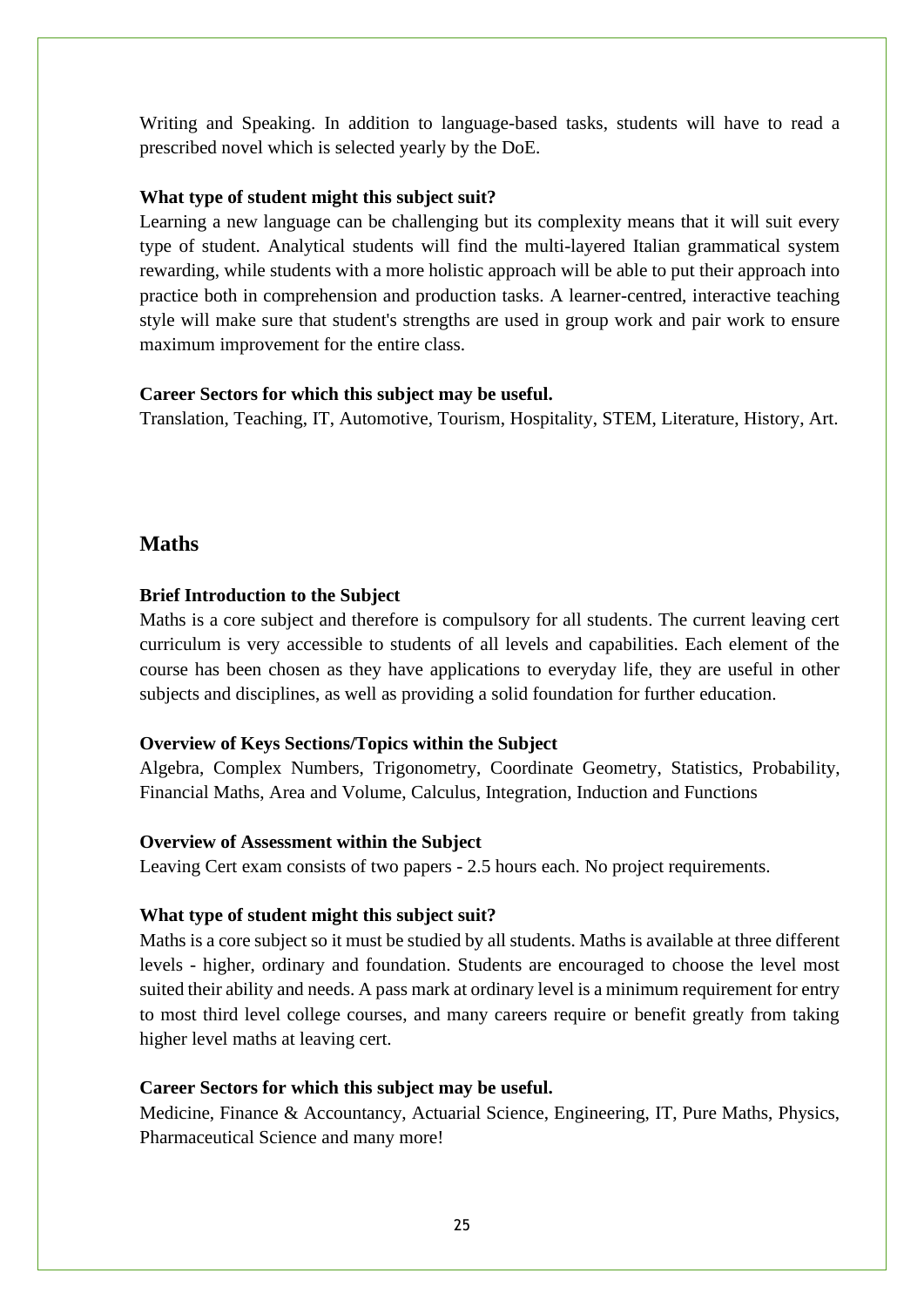# <span id="page-27-0"></span>**Music**

### **Brief Introduction to the Subject**

The music course is based on three components: Practical performance, Composition and Listening. The practical performance has a lot of available options. Typically, a student will choose the performance elective which means it is worth 50% of the grade. It is where a student can shine! Among the options are either 4 or 6 pieces performed and music technology. The composition paper is made up of a melody question and a harmony question. The Listening paper is a set of works, Irish Music, and aural skills.

#### **Overview of Keys Sections/Topics within the Subject**

Set Works, Irish Music, Aural Skills, Melody and Harmony composition, performance.

### **Overview of Assessment within the Subject**

The practical takes place around Easter and is worth 50% of the grade. The composition and listening papers are worth 25% each.

### **What type of student might this subject suit?**

Artistic, creative, and expressive students

#### **Career Sectors for which this subject may be useful.**

A career as a performer, teacher, studio engineer, music production, arts, theatre, advertising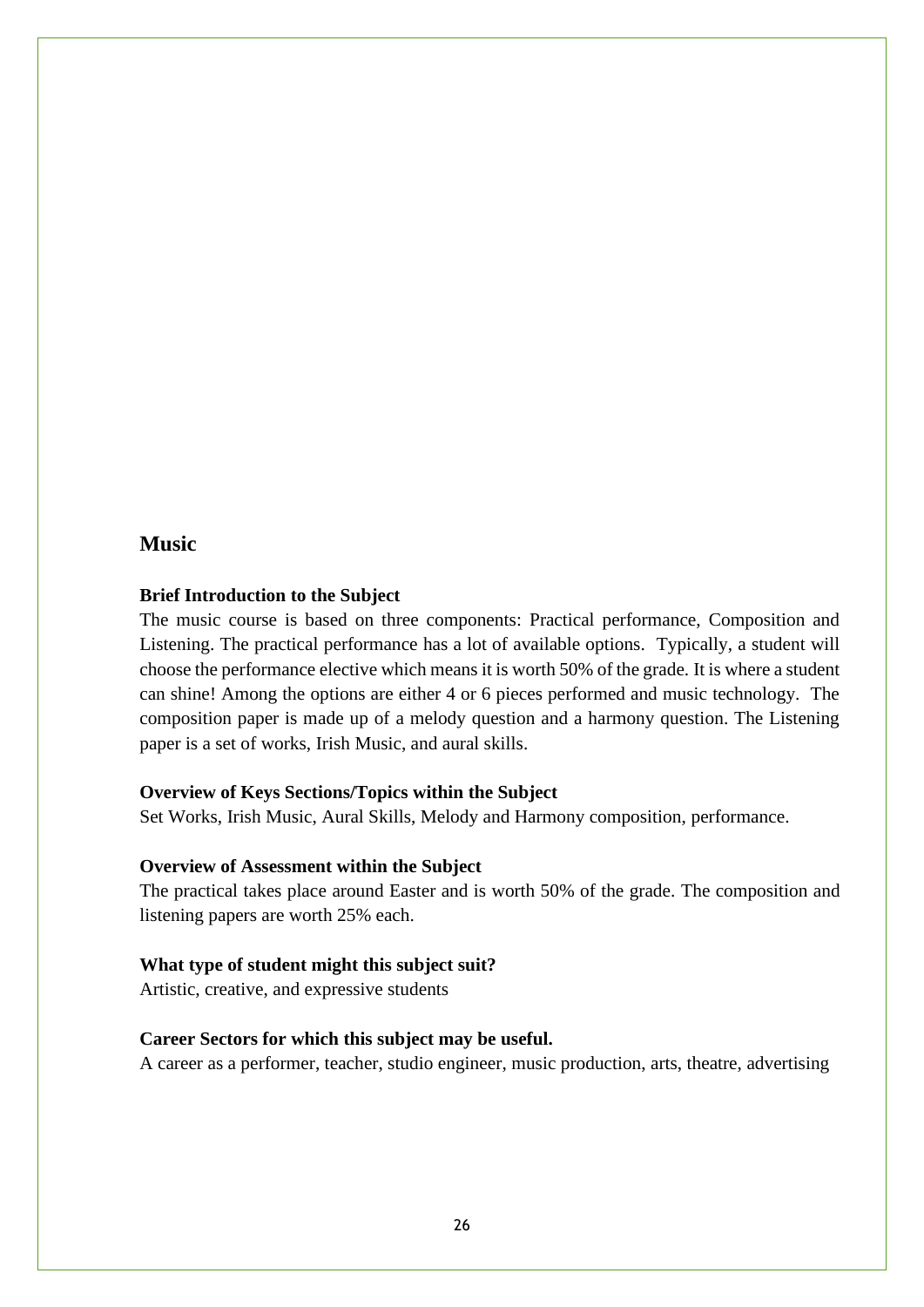# <span id="page-28-0"></span>**Religion**

### **Brief Introduction to the Subject**

Religious Education requires students to examine philosophical questions, understand the historical development of Christianity and uncover major living religions. There is a particular focus on the nature of religion, inter-faith dialogue and the vision of salvation.

### **Overview of Keys Sections/Topics within the Subject**

The Search for Meaning and Values, Christianity: Origins and Expressions, World Religions, Religion and Gender.

#### **Overview of Assessment within the Subject**

Leaving Cert Religion is an essay-based subject. The exam is two hours and thirty minutes long. Students must also complete a coursework element that is worth 20% of the final grade.

#### **What type of student might this subject suit?**

Students of Religion should be organised and enjoy research and analysis. They must also have an interest in understanding other major world religions. They should be able to apply their knowledge to the subject and critically examine faith and culture.

#### **Career Sectors for which this subject may be useful.**

Journalism, Teaching, Civil Service, Law, Counsellor, Youth Worker.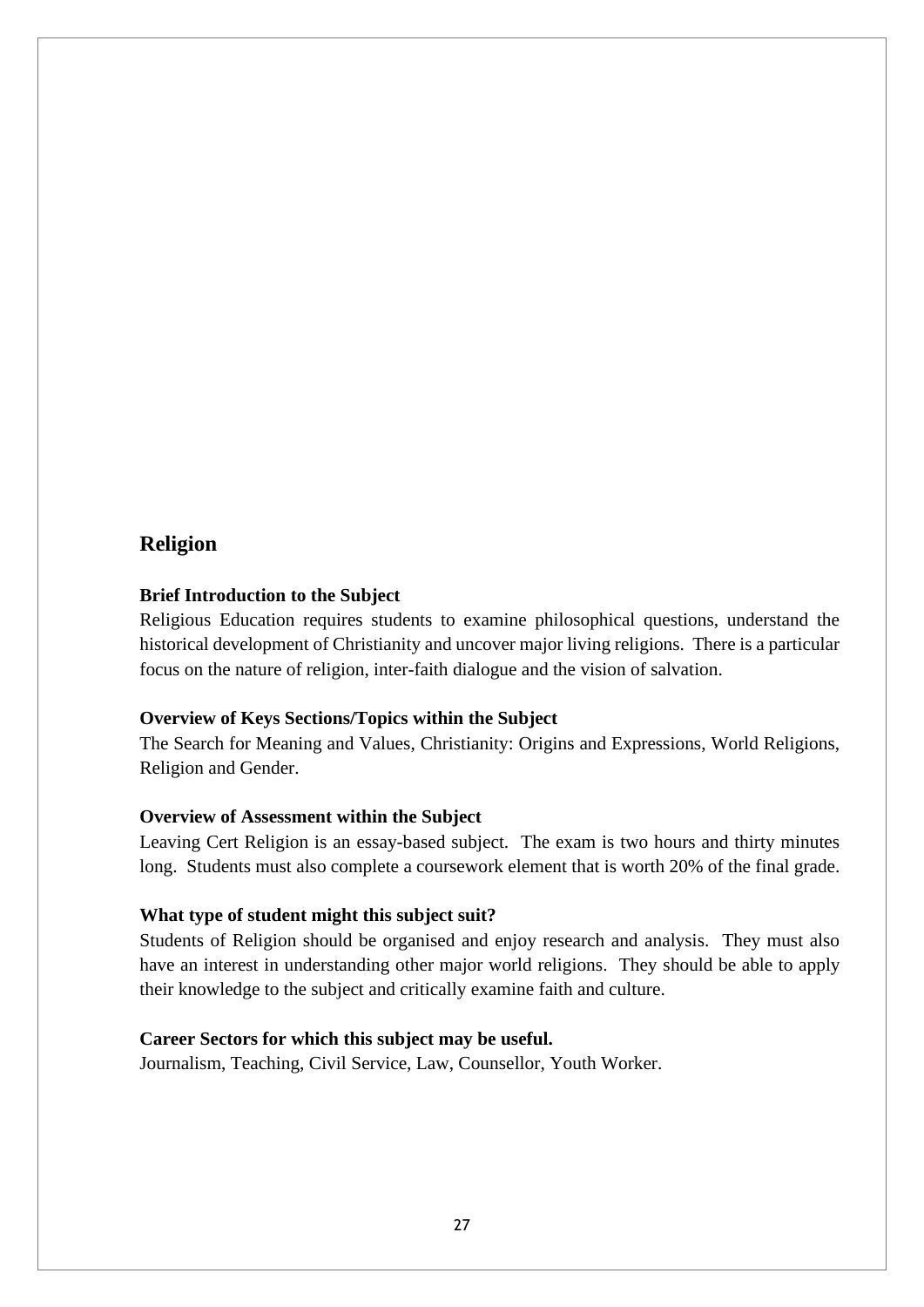# <span id="page-29-0"></span>**Physics**

### **Brief Introduction to the Subject**

Physics is an exciting and interesting subject which describes the laws and forces that govern natural phenomena. The aim of the subject is to enhance and develop a student's ability to think logically, observe and understand the scientific method and hence use this understanding to effectively solve every day real world problems. This is further enhanced by the fact that Science, Technology and Society (STS) is an integral part of the syllabus; students are aware of the principles of the applications of physics, thereby offering a general education in physics to all students.

### **Overview of Keys Sections/Topics within the Subject**

Students will study Mechanics which aims to describe the motion of physical objects under the actions of forces; Light and Sound which is concerned with the behaviour and properties of waves, Heat and Temperature is concerned with the transfer of heat energy and measurement of same; Electricity explores electric charge, current, circuits and magnetism; Modern physics is the physics of the 20th century and beyond and always a favourite of students!

#### **Overview of Assessment within the Subject**

You do not have a high standard of Maths to succeed in Leaving Cert Physics. You need to be competent at manipulating formulae and using your calculator. The leaving certificate for physics consists of one 3-hour exam divided into two sections. Section A examines the student's understanding of the mandatory experiments on the course and Section B questions are based on theory and broad in nature. Over the course of study of physics in Ashfield, students will be continually assessed by means of homework and in class assessment, homework will be value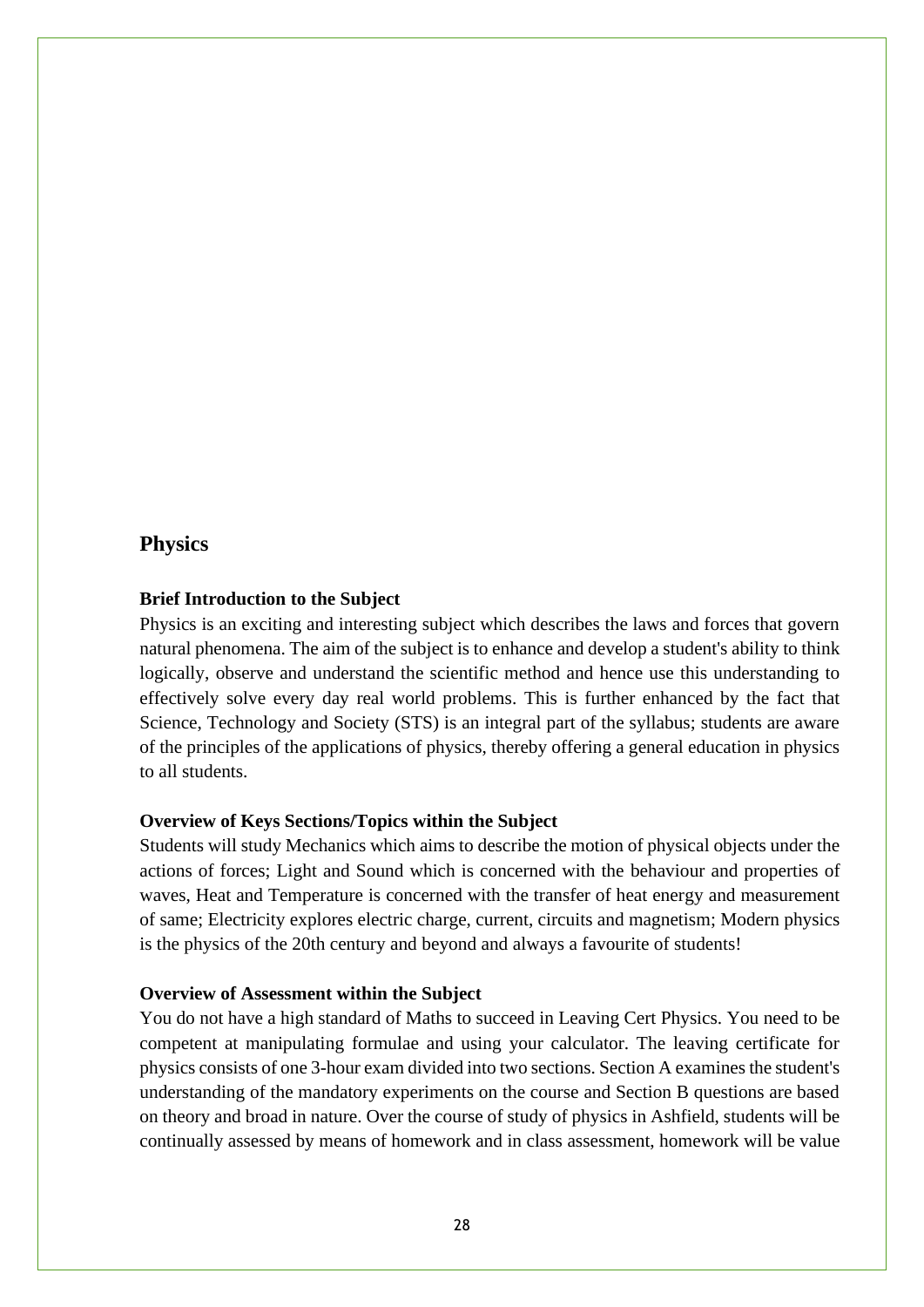based and feedback will be detailed so as to provide the student with maximum opportunity to develop their understanding and ability within the subject.

### **What type of student might this subject suit?**

Pupils who will gain the most from studying physics are those who have an interest in science at Junior Cert level and those who enjoy learning about how things work. The science, technology and society section allows students the chance to see where the physics they are learning applies as in TVs, car motors and electricity in the home and also, to see some of the industrial applications of certain topics.

# **Career Sectors for which this subject may be useful.**

Students who study physics are prepared to work on forefront ideas in science and technology, in academia, the government, or the private sector.

# <span id="page-30-0"></span>**Spanish**

# **Brief Introduction to the Subject**

The Spanish language is one of the modern languages whose study is required to enter many different programmes in Irish universities. This subject is based on (and presupposes) the knowledge students have acquired to pass the Junior Certificate Exam. As a language, Spanish shares thousands of Latin-based words with English, which makes a big percentage of its vocabulary quite transparent to English speakers. Also, it is an official language in 20 countries and the second most-spoken native language in the world.

# **Overview of Keys Sections/Topics within the Subject**

The Leaving Certificate Exam tests the capacity of students/candidates to understand (both by reading and listening) and to express themselves (both in writing and orally) about their immediate personal and social reality (friends, family, and household; town/area; hobbies & holidays; food & health; jobs, school and their future education/career) but also about current affairs of their interest (protection of the environment, social justice issues, animal welfare…).

### **Overview of Assessment within the Subject**

The Leaving Certificate Examination encompasses an Oral Production assessment in March/April (worth 25% of the overall marks for the Higher Level students & 20% for the Ordinary Level students); and two written papers in June (both sat on the same day): the first one is made out of a Reading Comprehension assessment (worth 30% for the HL & 40% for the OL) and a Written Production assessment (worth 25% for the HL & 15% for the OL), while